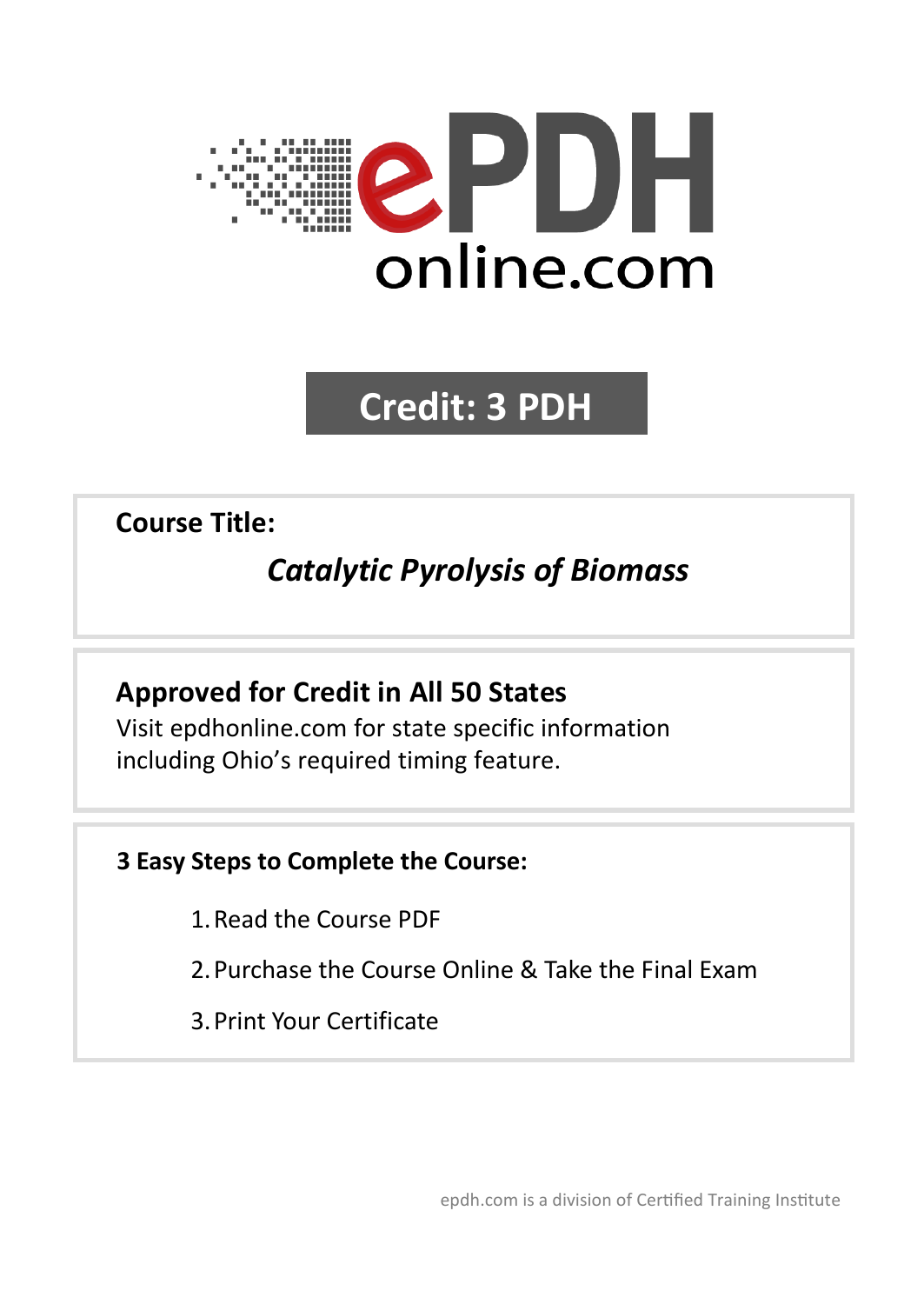



# World's largest Science, Technology & Medicine Open Access book publisher















Selection of our books indexed in the Book Citation Index in Web of Science™ Core Collection (BKCI)

Chapter from the book Pyrolysis Downloaded from: <http://www.intechopen.com/books/pyrolysis>

> Interested in publishing with InTechOpen? Contact us at [book.department@intechopen.com](mailto:book.department@intechopen.com)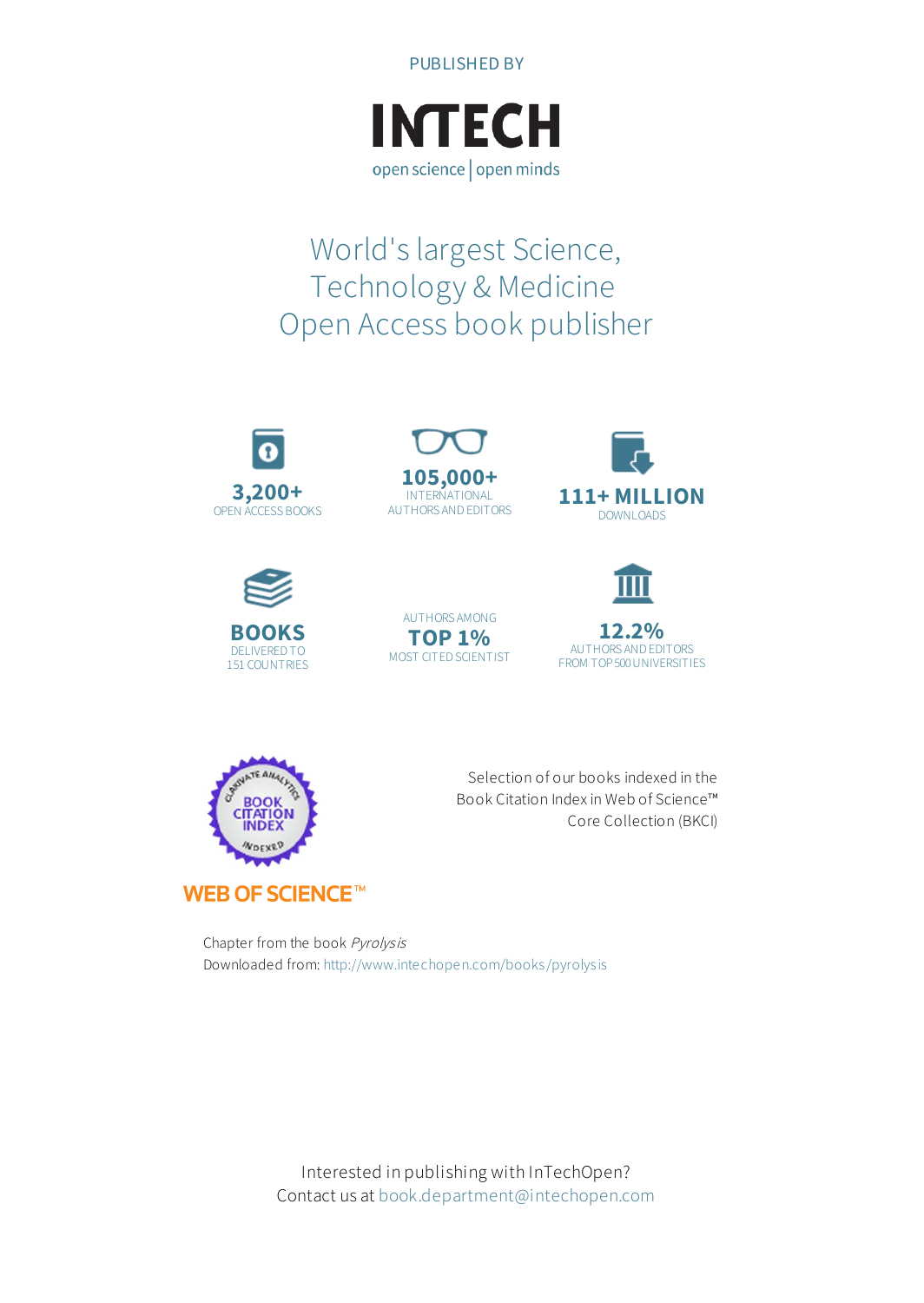**Chapter 7** 

# **Catalytic Pyrolysis of Biomass**

Sibel Basakcılardan Kabakcı and

Şeyma Hacıbektaşoğlu

Additional information is available at the end of the chapter

http://dx.doi.org/10.5772/67569

#### **Abstract**

Biomass pyrolysis has been a popular research topic due to versatility in products: char, bio-oil, and syngas. What makes the biomass pyrolysis so important is that it provides product options such as fuels or green chemicals. In the case of biomass pyrolysis, lignocellulosic materials undergo thermal degradation in the absence of oxidative environment at atmospheric pressure during a definite residence time, which produces solid char, bio-oil, and syngas. If the bio-oil is going to be used as a fuel source or to be processed for producing chemicals, it requires an upgrading. Catalytic pyrolysis is the most promising method to improve the quality of bio-oil. The present study presents an updated review on catalytic pyrolysis of biomass for the production of upgraded bio-oil. In this context, this review considers recent advances in catalysts and catalytic pyrolysis process.

Keywords: pyrolysis, catalysts, bio-oil upgrading

### 1. Introduction

The continuous growth in economies over the world requires demand for energy at a high rate. For meeting the energy demand, high energy production via fossil fuels leads to an increase in CO<sub>2</sub> emissions. In addition, considering the issue in terms of the effects of global climate change and environmental responsibility, the need for renewable energy resources has become inevitable. Also, diminishing reserves of fossil fuels and the necessity of reducing CO<sub>2</sub> emissions that is emitted by fossil fuel burning processes force us to seek environmentally and economically beneficial ways to produce energy from renewable energy resources  $[1-5]$ .



© 2017 The Author(s). Licensee InTech. This chapter is distributed under the terms of the Creative Commons Attribution License (http://creativecommons.org/licenses/by/3.0), which permits unrestricted use distribution, and reproduction in any medium, provided the original work is properly cited.  $\llbracket c \mathbf{c} \rrbracket$  BY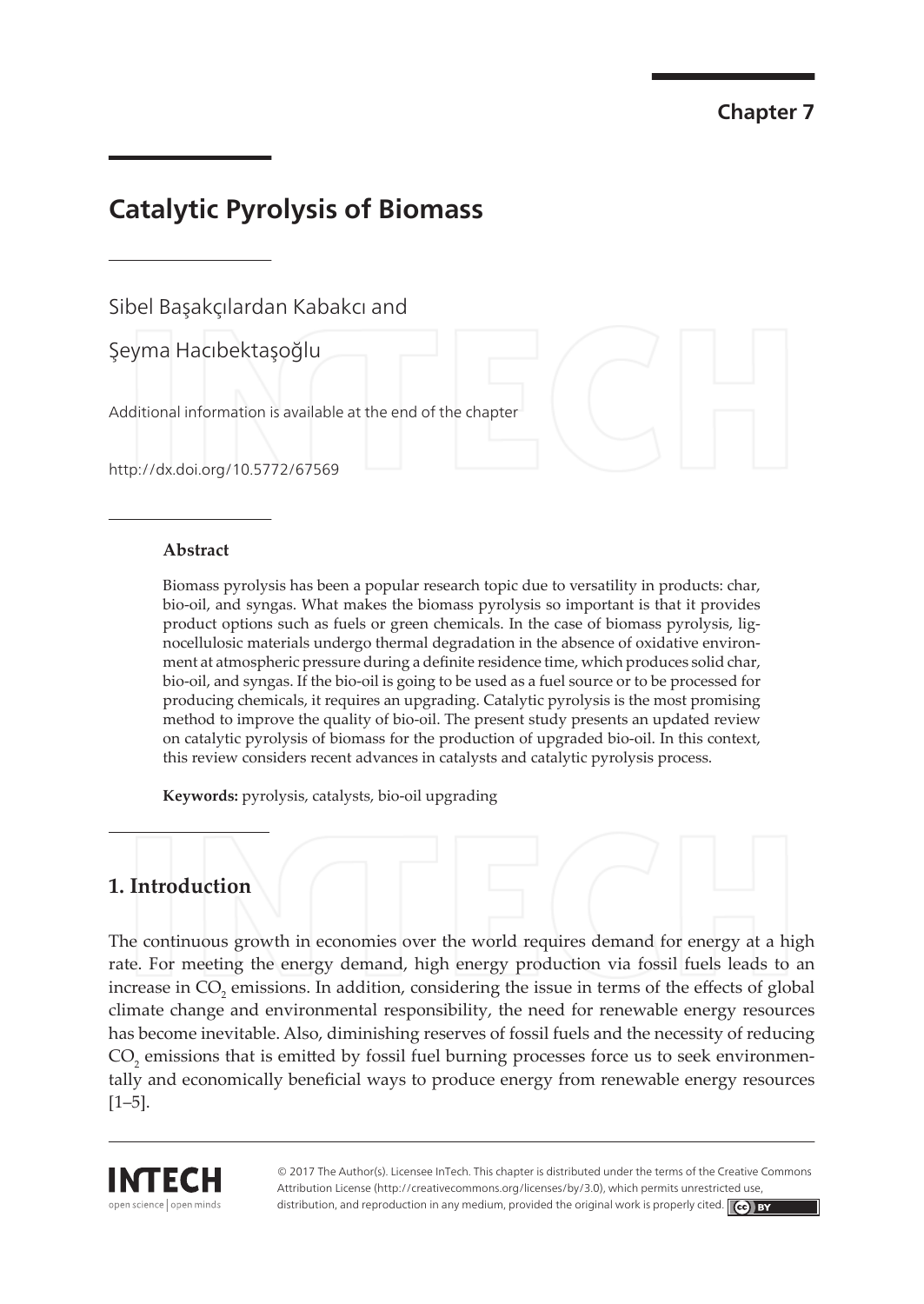Biomass is a general term for nonfossilized and biodegradable organic material originating from plants, animals, and microorganisms. Given the fact that biomass is abundant, and it accounts for 38–43% of primary energy consumption in developing countries, the use of waste-based biomass sources and feedstock is of utmost importance for research in terms of clean energy generation via thermochemical or biochemical conversion processes [6–8]. Agricultural, aquaculture and forestry products (also by-products, residues, and wastes), dedicated energy crops, biodegradable organic fraction of industrial wastes, biodegradable organic fraction of municipal solid waste, and food processing wastes can be included in primary biomass resources [8-12].

Pyrolysis is a thermochemical conversion process in the absence of an oxidizing agent and can be regarded as the initial stage of gasification and combustion. Solid char, liquid pyrolysis oil, and gas are the main products of biomass pyrolysis. The amount of products and their fractions are influenced by many factors such as heating rate, pyrolysis temperature, biomass composition, and catalyst effect [8, 13, 14]. Since biomass pyrolysis is feedstock compositiondependent process, finding suitable catalysts to regulate pyrolysis processes is an alternative way to reduce overall energy consumption [15]. Also, catalytic pyrolysis of biomass provides, with optimum catalyst/biomass ratio, chemically more homogenous fractions of pyrolysis products. In recent years, different biomass feedstock or biomass originated waste materials have been studied using several catalysts in order to understand the effects of catalyst to pyrolysis process [16-22].

Bio-oil possesses many undesirable components, such as high content of volatile acids, water, and highly oxygenated compounds, which in turn lowers the heating value. In order to use bio-oil in fuel applications, upgrading of bio-oil is necessary. Catalytic pyrolysis is a promising way to improve bio-oil quality by removing of oxygenated compounds, increasing calorific value, lowering viscosity, and increasing stability. Of the various catalysts studied for biomass catalytic pyrolysis, zeolites have been shown to be effective for reducing oxygenated compounds of pyrolysis oil. One of the most common zeolites have been studied is ZSM-5, which can be synthesized with different Si/Al ratios, thus having different acidity characteristics [23]. Studies have shown that using ZSM-5 as catalyst in biomass pyrolysis increased aromatic hydrocarbons content and decreased oxygenated aromatic compounds content in bio-oil [1, 19, 23-25].

### 2. Fundamentals of biomass pyrolysis

Pyrolysis is the heating of the feedstock in the absence of oxygen at a specified heating rate to a definite temperature and holding it there for a certain time. During pyrolysis, large hydrocarbon molecules are broken into relatively smaller ones via reactions such as depolymerization, dehydration, decarbonylation, decarboxylation, deoxygenation, oligomerization, and aromatization [23, 26]. The amount and the ratio of these fractions are influenced by many factors such as heating rate, pyrolysis temperature, biomass composition, and catalyst effect, which can been seen in **Table 1** [8, 13, 14].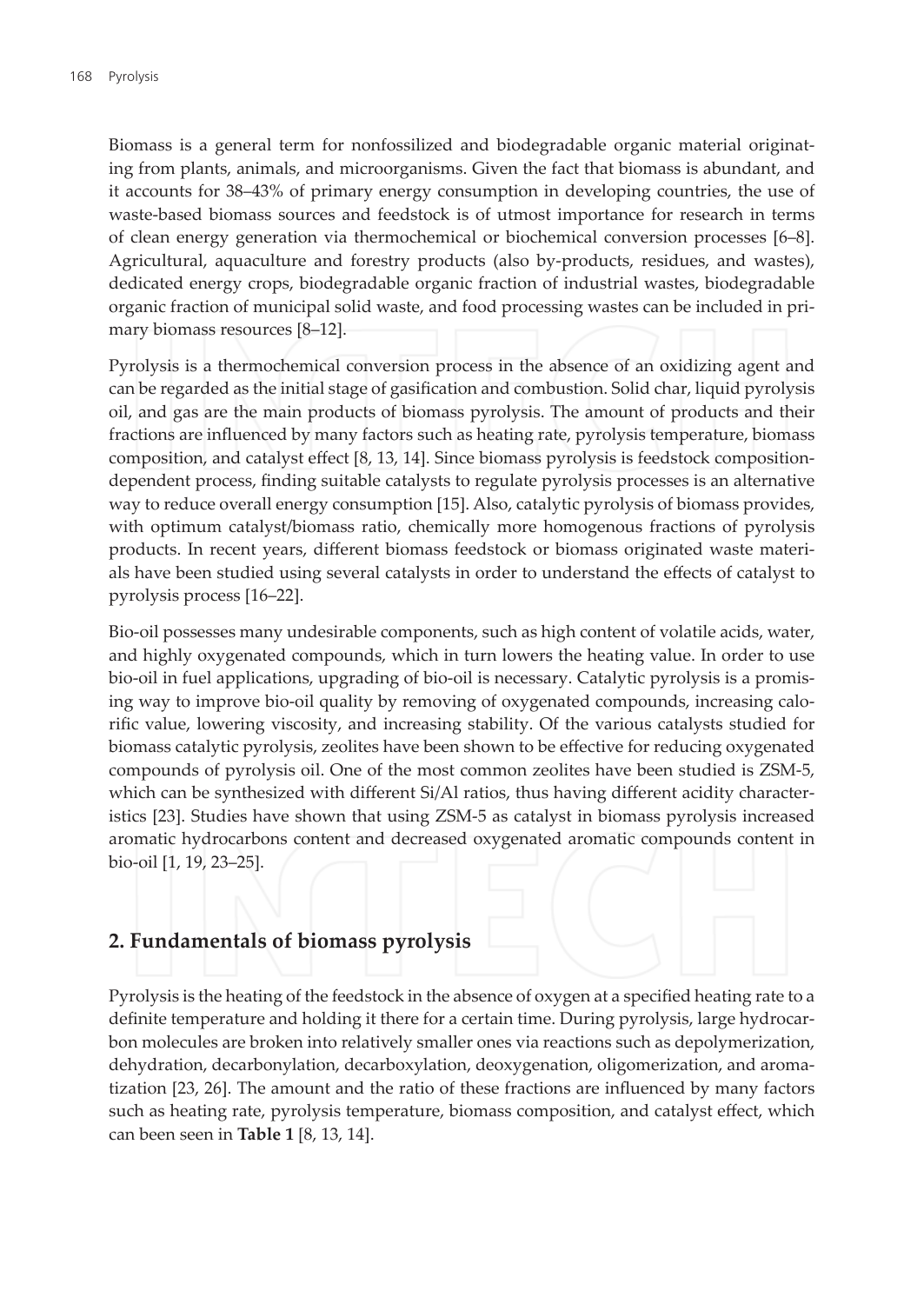| Reactor type T <sup>(°C)</sup> |         | Sweeping gas                       |          | Residence Catalyst type                                                           | Catalyst to   | Bio-oil (wt.%) |          |                              |        | Gas (wt.%) Char (wt.%) Ref. |             |
|--------------------------------|---------|------------------------------------|----------|-----------------------------------------------------------------------------------|---------------|----------------|----------|------------------------------|--------|-----------------------------|-------------|
|                                |         | flow rate                          | time (s) |                                                                                   | biomass ratio | Aqueous        | Organic  | Total (aqueous +<br>organic) |        |                             |             |
| Fixed bed                      | 600     | $30 \text{ cm}^3 \text{ min}^{-1}$ | $\Xi$    | La/HZSM-5                                                                         | 3             | 14.4           | 7.7      | 22.4                         | 34.2   | 39.9                        | $\boxtimes$ |
| Fluidized<br>bed               | 450     | $3.751 \text{ min}^{-1}$           |          | H-Beta                                                                            | 0.4           | 13.1           | 15.8     | 28.9                         | 49.4   | 21.7                        | $[28]$      |
| reactor<br>Auger               | 500     | $1201h^{-1}$                       | $\sim$   | $ZSM-5$                                                                           | Б             |                |          | 50.3                         | 26.2   | 13.6                        | [29]        |
| Fixed bed                      | 500     | $30 \text{ cm}^3 \text{ min}^{-1}$ | 4.5      | Al-MCM-41                                                                         | 0.46          | 37.5           | 10.91    | 48.41                        | 7.49   | 37.43                       | [30]        |
| Fixed bed                      | 500     | $50 \text{ cm}^3 \text{ min}^{-1}$ | 0.03     | CoO                                                                               | 0.46          | 22.37          | 34.10    | 56.47                        | 21.29  | 22.24                       | $\Xi$       |
| Fixed bed                      | 500     | $50 \text{ cm}^3 \text{ min}^{-1}$ | 0.03     | $\mathrm{Co_{3}O_{4}}$                                                            | 0.46          | 26.30          | 29.18    | 55.48                        | 33.78  | 22.55                       | $[31]$      |
| Fixed bed                      | 500     | $50 \text{ cm}^3 \text{ min}^{-1}$ | 0.03     | QiN                                                                               | 0.46          | 24.81          | 22.65    | 47.46                        | 27.73  | 24.84                       | $\Xi$       |
| Fixed bed                      | 550     | $150$ ml min <sup>-1</sup>         |          | ZnO                                                                               | 0.05          |                |          | 47.02                        | 21.38  | 31.6                        | $[17]$      |
| Fixed bed                      | 490-540 | $50 \text{ cm}^3 \text{ min}^{-1}$ |          | $ZSM-5$                                                                           | 0.01          |                |          | 38.29                        | 19.45  | 42.27                       | $[32]$      |
| Fixed bed                      | 490-540 | $50 \text{ cm}^3 \text{ min}^{-1}$ |          | AI-MCM-41                                                                         | 0.01          |                |          | 39.98                        | 18.80  | 43.15                       | $[32]$      |
| Fixed bed                      | 490-540 | $50 \text{ cm}^3 \text{ min}^{-1}$ | $\ast$   | AI-MSU-F                                                                          | 0.01          |                |          | 39.59                        | 19.18  | 43.31                       | $[32]$      |
| Fluidized<br>bed               | 425-450 |                                    | 3        | HZSM-5                                                                            |               | 20.9           | 11.9     | 32.8                         | 46.8   | 20.3                        | $[33]$      |
| Fluidized<br>bed               | 400     | 27 1 min <sup>-1</sup>             |          | ZnO                                                                               |               |                |          | 57                           | $20\,$ | $\overline{12}$             | $[34]$      |
| Fixed bed                      | 450     | $50~\mathrm{ml}~\mathrm{min}^{-1}$ |          | $\alpha\text{-Al}_2\text{O}_3$                                                    | 0.5           | 19.1           | 42.4     | 61.5                         | 10.5   | 17.6                        | [20]        |
| Fixed bed                      | 500     | $100 \text{ cm}^3/\text{min}^{-1}$ |          | ZnO                                                                               | 0.15          |                |          | 45.22                        | 30.46  | 24.32                       | $[35]$      |
| Fixed bed                      | 550     | $100 \text{ cm}^3/\text{min}^{-1}$ |          | $\mathsf{A}\mathsf{I}_2\mathsf{O}_3$                                              | 0.1           |                |          | 40.95                        | 37.69  | 21.36                       | $[35]$      |
| Fixed bed                      | 500     | $70$ ml min <sup>-1</sup>          | 4        | $\mathrm{Na}_2\mathrm{CO}_3/\gamma$ -Al, $\mathrm{O}_3$                           | 0.5           | 28             | $\sigma$ | 37                           | 23     | $\overline{19}$             | [36]        |
| * Data is not available        |         |                                    |          |                                                                                   |               |                |          |                              |        |                             |             |
|                                |         |                                    |          | Table 1. Pyrolysis conditions and pyrolysis products of several research studies. |               |                |          |                              |        |                             |             |
|                                |         |                                    |          |                                                                                   |               |                |          |                              |        |                             |             |

Catalytic Pyrolysis of Biomass 169 http://dx.doi.org/10.5772/67569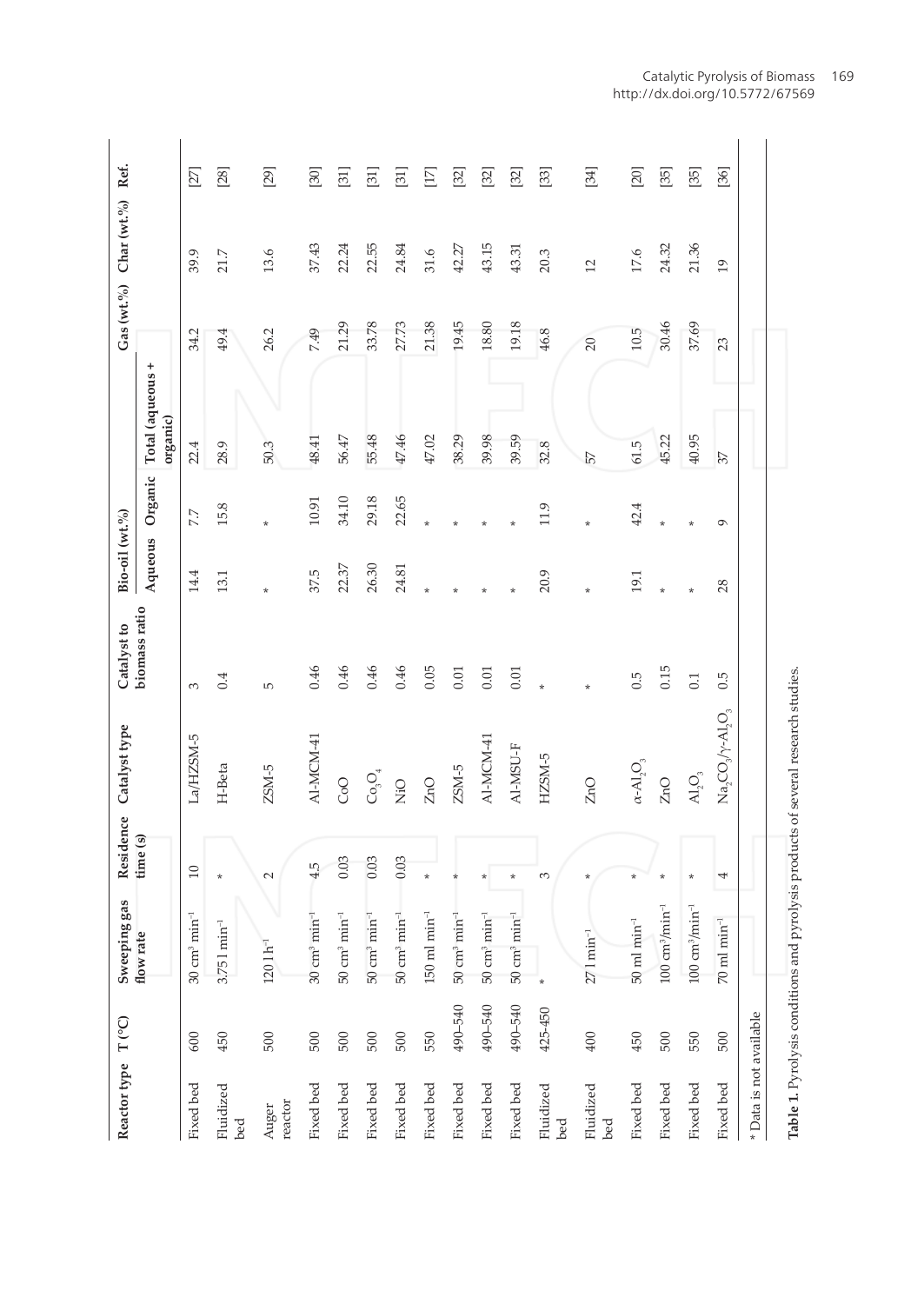#### 2.1. Pyrolysis operating parameters

#### 2.1.1. Temperature

The effect of reaction temperature on amount of each pyrolysis product is regarded as one of the most important and significant parameters. Studies have shown that increasing pyrolysis temperature causes a reduction in char yields, suggesting that secondary reactions of the liquid fraction and further char decomposition reactions are promoted with increase in temperature, resulting in enhanced gas yields at temperatures over  $600^{\circ}$ C [17, 27, 37, 38]. Previous studies have confirmed that the maximum liquid yield is obtained at temperatures in the range of 500–550°C [17, 37–39]. In a study of Pütün [37], bio-oil yields of 41, 46, and 43% were obtained at temperatures 400, 550, and 700°C, respectively. At temperatures between 350 and 400°C, char yields were close to maximum within the range of 29–38.48% (wt.) for most cases, suggesting that biomass could not be decomposed completely [17, 37, 39]. Similarly, solid char formation is favored at low temperatures (<350°C) mainly due to reason of cross-linking reaction of cellulose and lignin. However, volatiles are released at temperatures higher than 350°C as a result of depolymerization reactions [40].

#### 2.1.2. Particle size

Biomass, being poor conductor of heat, often possesses heat transfer difficulties during pyrolysis. The size of particle has a direct effect on heat transfer, which in turn influences the yield and properties of bio-oil. Understanding the effect of particle size distribution on pyrolysis product yields also help to optimize residence times of the pyrolysis reactions. It is a known fact that the particle size of the feed influences the heat and mass transfer rate and release rate of volatile matter during pyrolysis process [35]. Studies have revealed that for larger particles of biomass, the yield of gaseous fraction was higher than that obtained from smaller particles. This situation can be explained by the fact that larger biomass particles increase the residence time of volatile matter, favoring secondary cracking reactions of tar, thus increasing the gas yield. Enhanced bio-oil yield is obtained using smaller particle size due to the reason that pyrolysis process is kinetically controlled with smaller particle size, whereas it mainly happens on the surface of the biomass in the case of larger particle size. Due to low heat transfer rate, the temperature inside the larger particle is lower than expected, thus causing pyrolysis process to be incomplete; resulting higher char yields and lower bio-oil yields [41, 42]. Also, Asadullah et al. suggested that mass transfer resistance inside the biomass particle was higher in larger particles than smaller ones; resulting increased char yield [40]. Unexpected differences between the product fractions might be due to differences in type of biomasses (for example, oxygen content of the biomass has a known effect on heat transfer mechanism) [40].

#### 2.1.3. Heating rate

As affecting heat transfer, adjusting heating rate to optimum level is of high importance regarding product yields of pyrolysis process. Increasing heating rate has an effect of enhancing liquid yields and decreasing char yields, which suggests that optimum heating rate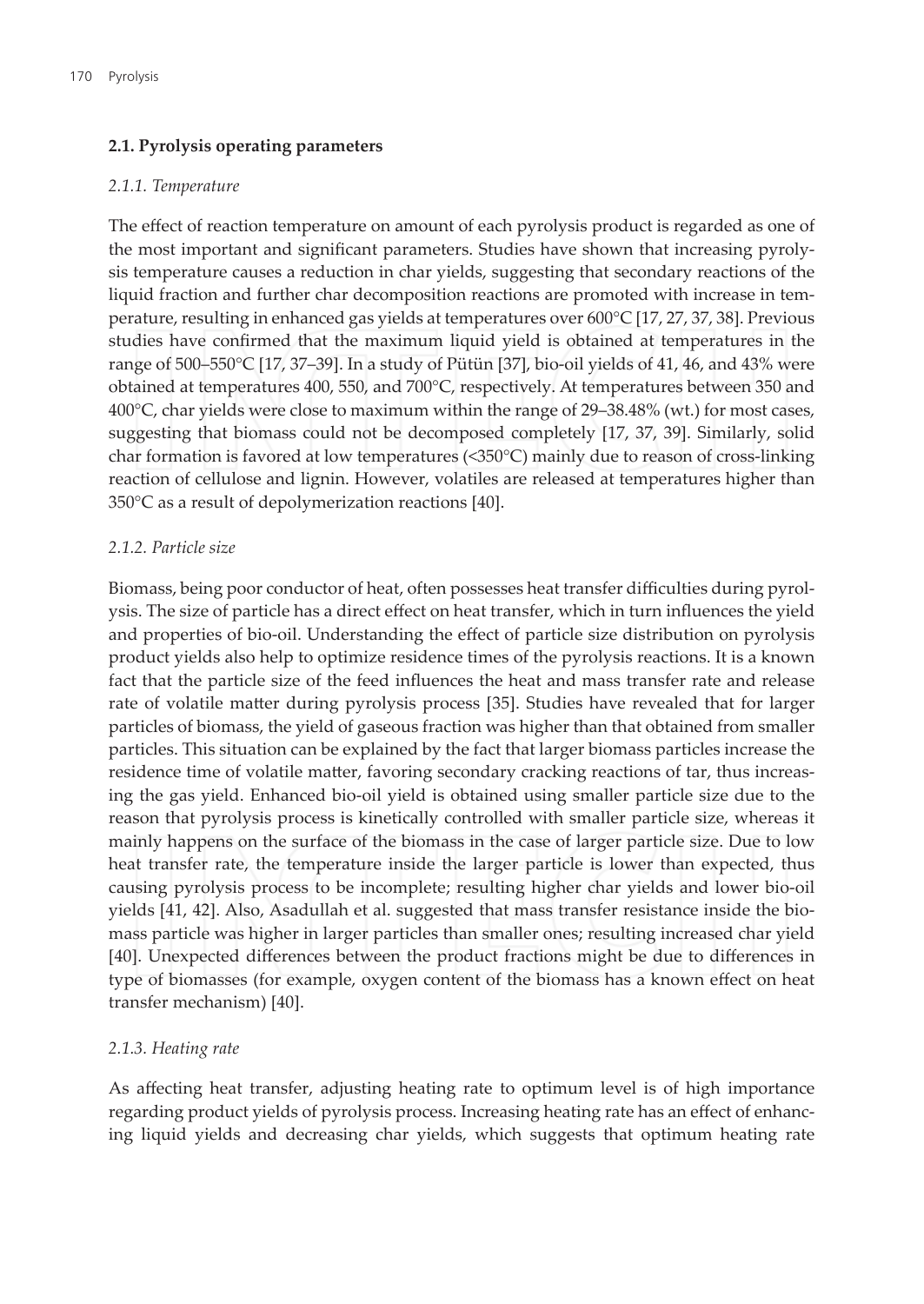prevents secondary reactions resulting maximum liquid yields [39, 40]. Higher heating rate favors rapid formation of volatiles, while lower heating rate causes longer residence time for volatiles, thus enabling the repolymerization reactions forming char [40]. A study on olive residue and sugar cane bagasse pyrolysis has shown that, between the heating rates of 2 and 50 K.min<sup>-1</sup>, the pyrolysis rate is increased with heating rate. It was suggested that the overlapping differential thermogravimetry (DTG) peaks with high heating rates was a consequence of the fact that some of the constituents of the biomass samples decomposed simultaneously while at low heating rate, those peaks were clear. This can be explained by the fact that the temperature inside the biomass particle increases with an increase in heating rate, and rate of decomposition is higher than the rate of formation and rate of volatile release [4]. This is the reason why optimum heating rate is necessary for an effective pyrolysis process.

As stated above, higher heating rates minimize char formation. In case of lower heating rates, which run for several days, the main product is char. This process is called carbonization. Carbonization enables the conversion of condensable vapor into char and noncondensable gases [26].

#### 2.1.4. Residence time and sweeping gas flow rate

Sweeping gas flow rate is another important parameter, which influences the residence time of volatiles and the yield of gaseous fraction of pyrolysis products. Numerous studies have shown that higher sweeping gas flow rate favors rapid removal of vapors from the reaction medium, thereby reducing secondary reactions such as thermal cracking, repolymerization, recondensation, and char formation. Hence, char yields are decreased, whereas the yields of gaseous products are increased [17, 37, 39]. Additionally, in a study of catalytic and conventional pyrolysis of several biomass types, Huang et al. [27] showed that increasing gas residence time affected the yield of gaseous products of biomass pyrolysis so that secondary cracking reactions are attributable for enhanced gas yield and decreased liquid yield. Moreover, optimum sweeping gas flow is required in order to obtain maximum pyrolysis product yield from the reaction system. A study of Pütün [37] revealed that nitrogen flow rate of 200 mL min<sup>-1</sup> was adequate for 48.30% maximum yield of bio-oil for the current system. In fact, flow rate of nitrogen does not have a significant effect on liquid yield of pyrolysis systems as it much more depends on sufficient quenching of pyrolysis vapors and downstream cooling mechanism. The study of Uzun and Sarioglu [39] has shown that gas yields reached its maximum value of 30.08% with a nitrogen flow rate of  $800 \text{ cm}^3 \text{ min}^{-1}$ .

Other than the sweeping gas flow rate, the type of sweeping gas plays an important role in terms of product composition and quality. Melligan et al. revealed that bio-oil obtained by using H<sub>2</sub> as sweeping gas had higher heating value of 24.4 MJ kg<sup>-1</sup> relatively higher than that of obtained under N, atmosphere with a higher heating value of 17.8 MJ kg<sup>-1</sup> [43]. Pütün et al. [18] compared the outcome of biomass pyrolysis using N, and steam atmospheres as sweeping gases. The effect of nitrogen as a carrier gas was consistent with other studies in literature [39], while steam lowered the yield of char by diffusing into biomass particles, facilitating desorption, and removing the volatiles.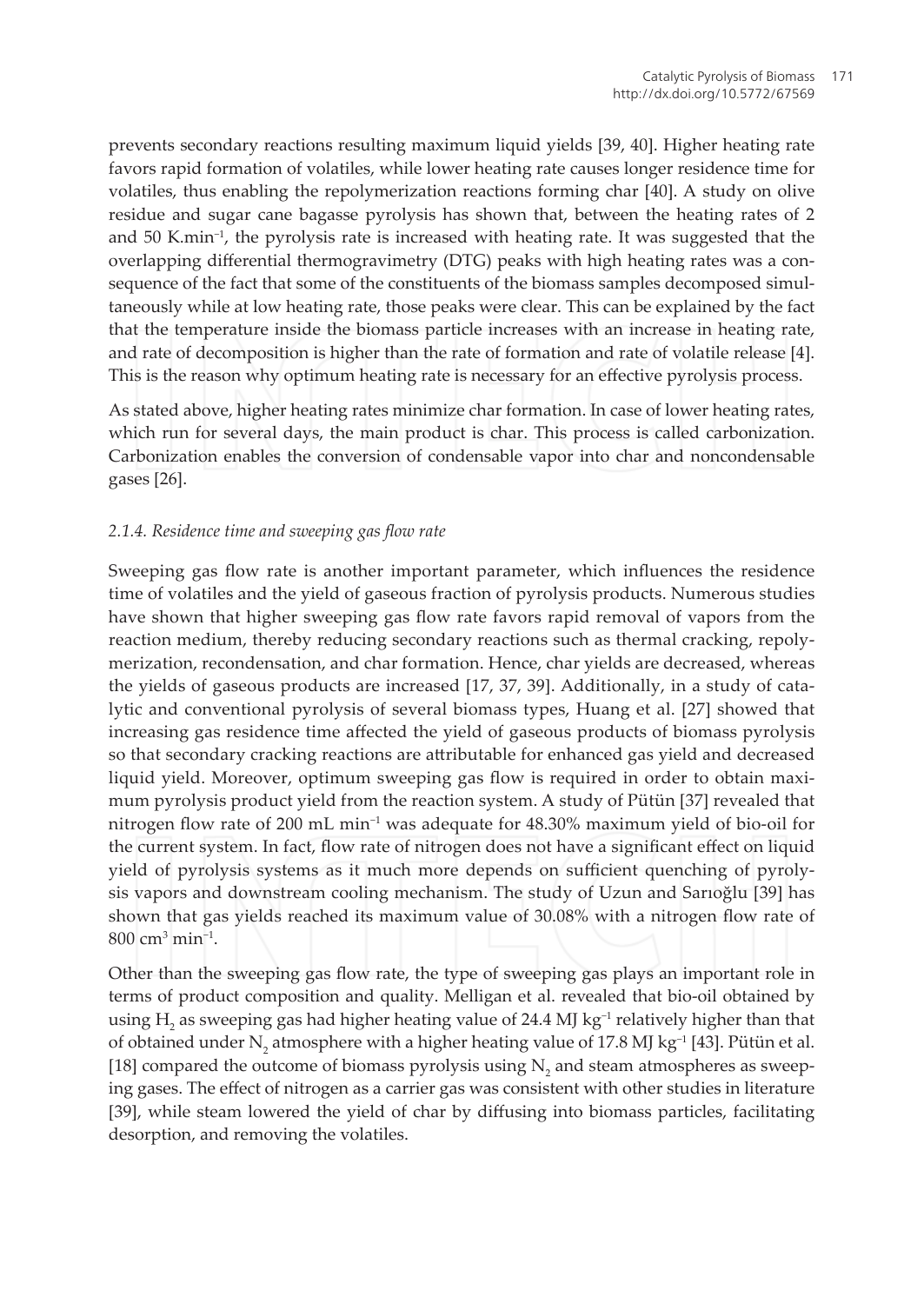#### 2.1.5. Biomass composition

Biomass is composed of lignin, hemicellulose, cellulose, extractives, and inorganic elements. The composition and amount of pyrolysis products vary depending on the content of biomass constituents as well as the distribution and percentages of these constituents, which vary with biomass species [44].

Cellulose, being linear-structured polymer, consists of b-1,4 linked glucose units, whereas hemicellulose is a branched-structured polymer composed of sugars such as pentoses and hexoses. Being formed by cross-linked phenylpropane units, lignin is a more complex aromatic compound and more resistant to thermal decomposition than cellulose and hemicellulose [3, 45, 46]. Cellulose is decomposed via two types of reactions: depolymerization and ring scission, which will result in the formation of different compounds. The ring scission reaction mainly results in the formation of hydroxyacetaldehyde, acetol, linear carbonyls, linear alcohols, and esters. However, anhydro oligosaccharides, monomeric anhydrosugars, furans, cyclopentanones, and pyrans are obtained with the depolymerization reactions [43]. Melligan et al. [43] revealed that during conventional pyrolysis of biomass, cellulose decomposition follows depolymerization reaction pathway. Lignin conversion is mainly due to depolymerization reactions and fragmentation reactions, which lead to formation of aromatic compounds of the main precursors of hazardous materials present in tar [46].

During the pyrolysis of biomass, the decomposition of biomass constituents takes place after moisture evaporation. It is a known fact that hemicellulose is the first component to decompose within the temperature range of 160–240°C, and cellulose is generally degraded at temperatures between 240 and 372°C. The decomposition of lignin, however, occurs within wider range of temperature ( $160-625^{\circ}$ C) and at a low rate due to its resistant nature compared to hemicellulose and cellulose [4, 47].

Biomass constituents possess different characteristics and reactivity due to their heterogeneous nature, the effect of main constituents to pyrolysis products is an important parameter to take into consideration. In a study of Haykiri-Acma and Yaman [45], the behavior of sunflower shell and olive refuse was investigated during pyrolysis. It was revealed that sunflower shell with high content of volatile matter (76.0%) favored the formation of gaseous products, whereas high lignin and high ash content in olive refuse samples (34.7 and 13.8%, respectively) provided enhanced yield of solid char. Huang et al. studied various types of biomasses with addition of catalyst at temperature of 600°C and compared them with main biomass components. Cellulose, as one of the main biomass components that gave the highest yield of gaseous products (60.7%), was followed by sugar cane bagasse with yield of 57.0%. It was also found that samples with high lignin content gave more char yield, which can be explained by the presence of stable aromatic compounds present in the lignin matrix. For the major components of biomass, cellulose has the highest olefin yield, whereas lignin has the lowest, which is attributable to the fact that levoglucosan is the main product of cellulose pyrolysis [27, 45]. Collard et al. [46] compared the pyrolysis behavior of beechwood with main biomass constituents. It was noted that cellulose produced highest amount of volatiles followed by the gas and char fractions. Also, beechwood gave high yield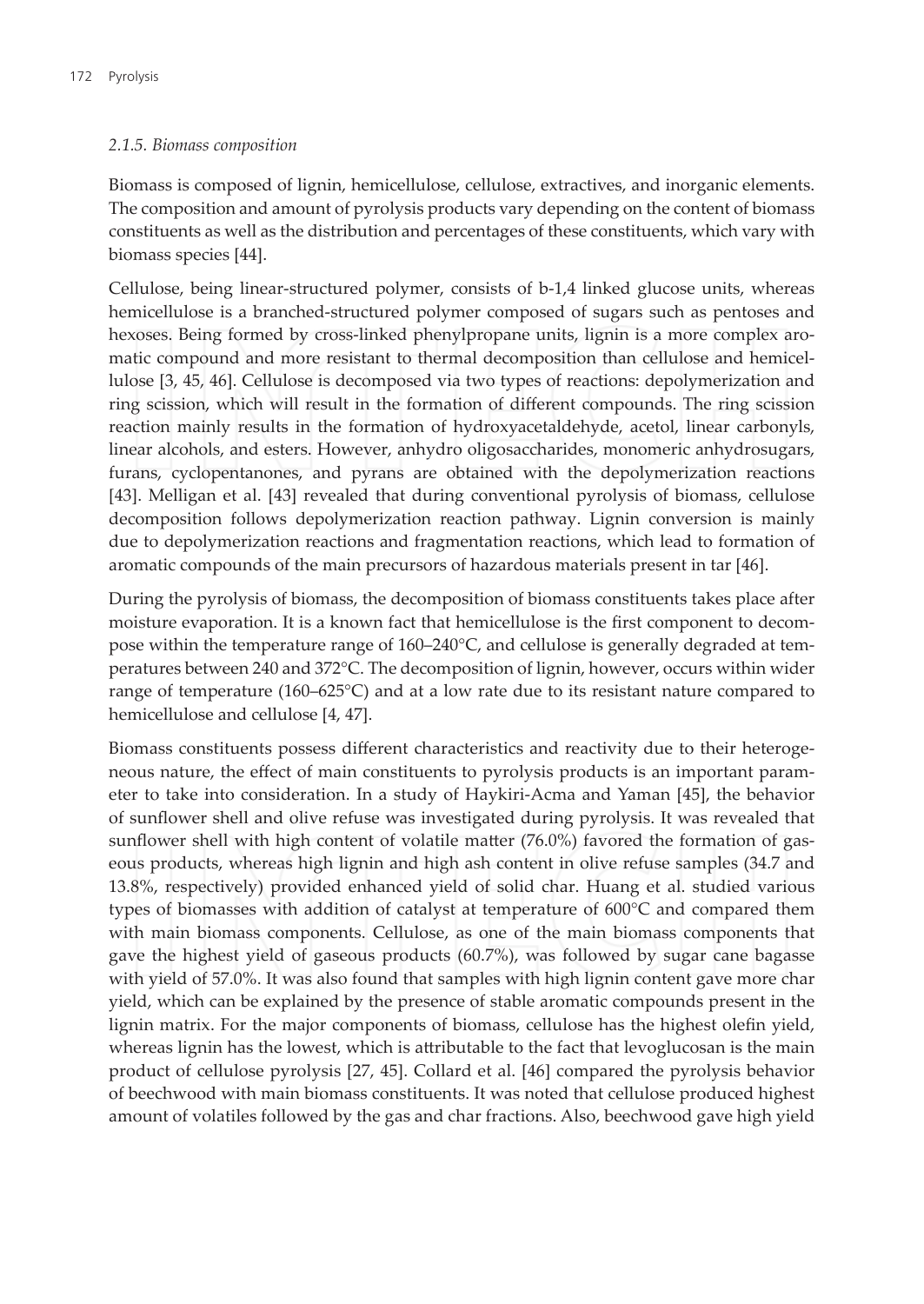of tar (36.5%) due to its high content of cellulose. However, in a study of Bertero et al. [48], bio-oil obtained from pine sawdust, which had lower cellulose content than that of mesquite sawdust had lower yield.

### 2.1.6. Catalyst effect

The presence of catalyst in pyrolysis process has also been investigated with different biomass sources [34]. Using catalysts in biomass, pyrolysis influences the decomposition behavior of biomass and composition and quantity of pyrolysis products. ZSM-5 zeolites were found to be effective in improving deoxygenated aromatic content of pyrolysis products while reducing liquid yield [19, 31, 49]. Using silica-alumina with or without deposition of alkali metals favors water formation, increases gas, and char yield, consequently reducing total organic yield comparing to conventional pyrolysis [20].

Catalysts also affect the distribution and the content of chemical compounds of pyrolysis products. Zhou et al. investigated the effect of catalyst to biomass ratio by using zinc oxide as catalyst. With increasing the catalyst amount, approximately 6% (wt.) decrease in bio-oil yield was observed, and the gas yield increased in the range of 21.38-28.74% (wt.) [17]. In a study by Huang et al., HZSM-5 zeolite impregnated with 6% wt. Lanthanum showed that increasing catalyst to biomass ratio improved the chemical composition of pyrolysis liquid in terms of olefin content [27].

#### 2.2. Pyrolysis mechanism

Understanding the pyrolytic behavior of cellulose is crucial due to the fact that it accounts for approximately 50% of biomass [44, 50]. Levoglucosan is the main component of cellulose pyrolysis product [44, 51, 52]. Bai et al. studied the effect of levoglucosan in cellulose pyrolysis. It was suggested that during pyrolysis, cellulose conversion into levoglucosan occurred faster than its vaporization rate [51]. It was suggested that vaporized levoglucosan leaves reaction environment, whereas its polymerized form leads to yield low-molecular-weight volatiles including 5-hydroxymethyl furfural, furan, furfural, H<sub>,</sub>O, CO<sub>2</sub>, and acetic acid [51].

Stefanidis et al. investigated the pyrolysis of lignocellulosic biomass to see the effect of pyrolysis of each constituent on the overall yield [44]. Similarly, the main product of cellulose pyrolysis was found to be levoglucosan. Also, small amount of phenolic compounds, which were formed as a result of secondary reactions were detected. In this study, formation of acetic acid was considered to be due to dehydration of hydroxyacetaldehyde, resulting formation of ketene, which produces acetic acid via hydration [44].

In order to understand the mechanism of thermal decomposition of hemicellulose and to reveal reaction pathways for the formation of main pyrolysis products, xylan is considered to be a model compound as a replacement of hemicellulose. In a study of Stefanidis et al., the main products of xylan pyrolysis were reported to be phenols and cyclic ketones, which were derived from the cleavage of the ferulic acid ester branch of xylan and cleavage of o-glucosidic bonds followed by removal of hydroxyl groups of xylose rings, respectively [44].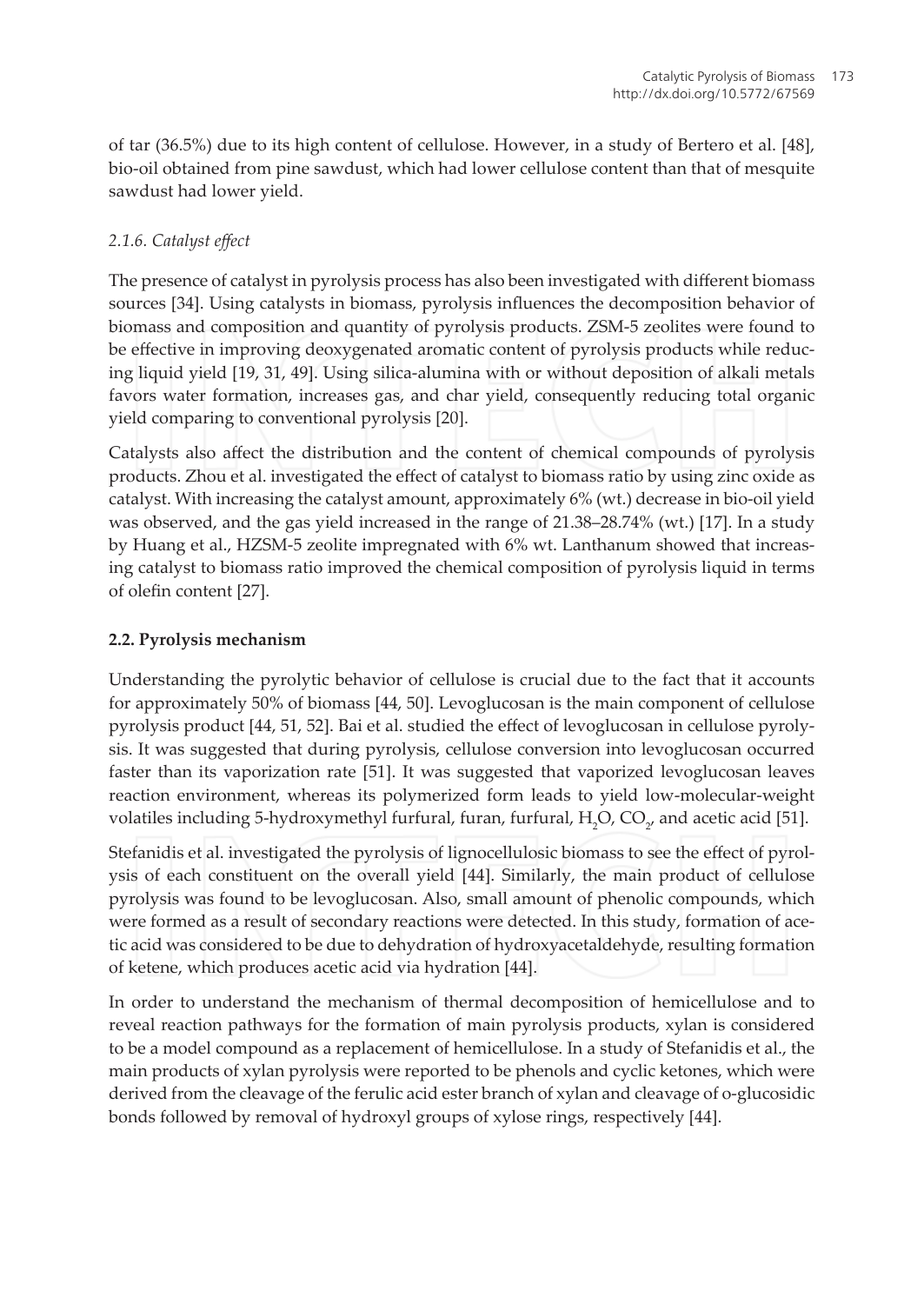Lignin decomposition mainly leads to the formation of phenolic compounds, which are of more complicated structure than those derived from cellulose and xylan, due to their methoxy and poly-substituted structure [44, 52]. Xin et al. proposed that the primary reaction of lignin pyrolysis was depolymerization and dealkylation due to increased formation of guaiacol at 350°C. As temperature increases to 450 or 550°C, the decomposition of guaiacol leads to formation of phenols and CH<sub>i</sub>. Dehydroxylation of phenolic compounds followed by polymerization of ring-containing monomers leads to the formation of Polycyclic Aromatic Hydrocarbons (PAHs) [52].

#### 2.3. Pyrolysis products

#### $2.3.1$  Gas

The gaseous fraction of biomass pyrolysis products contains mostly hydrogen, carbon monoxide, carbon dioxide, methane, ethane, and ethylene [5, 27, 29, 33, 53]. Pyrolysis gas can be used to provide heat for pyrolysis reactor or for heat and electricity generation in a gas turbine-combined cycle system [38]. Depending on the biomass feedstock and reactor configuration, primary gases of biomass pyrolysis contain 86.7 wt.% of  $CO_{\gamma}$  1.2 wt.%, and 6.5 wt.% H<sub>2</sub> [48]. Dependent on the process temperature, the high heating value of gaseous products varies between 6.28 and 14.77 MJ m<sup>-3</sup> [38].

#### 2.3.2. Char

As solid product of biomass pyrolysis, char, which is comprised of the condensed organic residues and the inorganic phases, with an average high heating value of  $28.5-29$  MJ kg<sup>-1</sup> (depending on the biomass feedstock) can be used as a solid fuel. It is also a well-known material for activated carbon production [38, 45]. Char with >70 wt.% fixed carbon content can be used as a raw material for production.

#### 2.3.3. Pyrolysis oil (bio-oil)

Bio-oil is a dark brown colored liquid mixture, which is composed of an aqueous phase and an organic phase having a large number of different chemical compounds derived from depolymerization and fragmentation reactions of biomass main components: cellulose, hemicellulose, and lignin [17, 20, 30, 32, 48, 54]. Aqueous phase of bio-oil contains a wide variety of oxygenated organic compounds such as acetic acid, methanol, and acetone. Organic phase of bio-oil contains single-ring aromatic hydrocarbons such as benzene, toluene, indene, alkylated derivatives, and polycyclic aromatic hydrocarbons including naphthalene, fluorene, phenanthrene, and oxygenated organic compounds such as aliphatic alcohols, carbonyls, acids, phenols, cresols, benzenediols, and guaiacol [17, 30, 32, 48]. Due to its relatively higher organic compound content, organic phase of bio-oil has higher carbon concentration and higher calorific value than aqueous phase [21, 48].

The chemical composition of bio-oil varies depending on biomass feedstock characteristics, mainly the percentages of main biomass constituents. The decomposition of cellulose leads to formation of levoglucosan and furfural which are considered valuable organic com-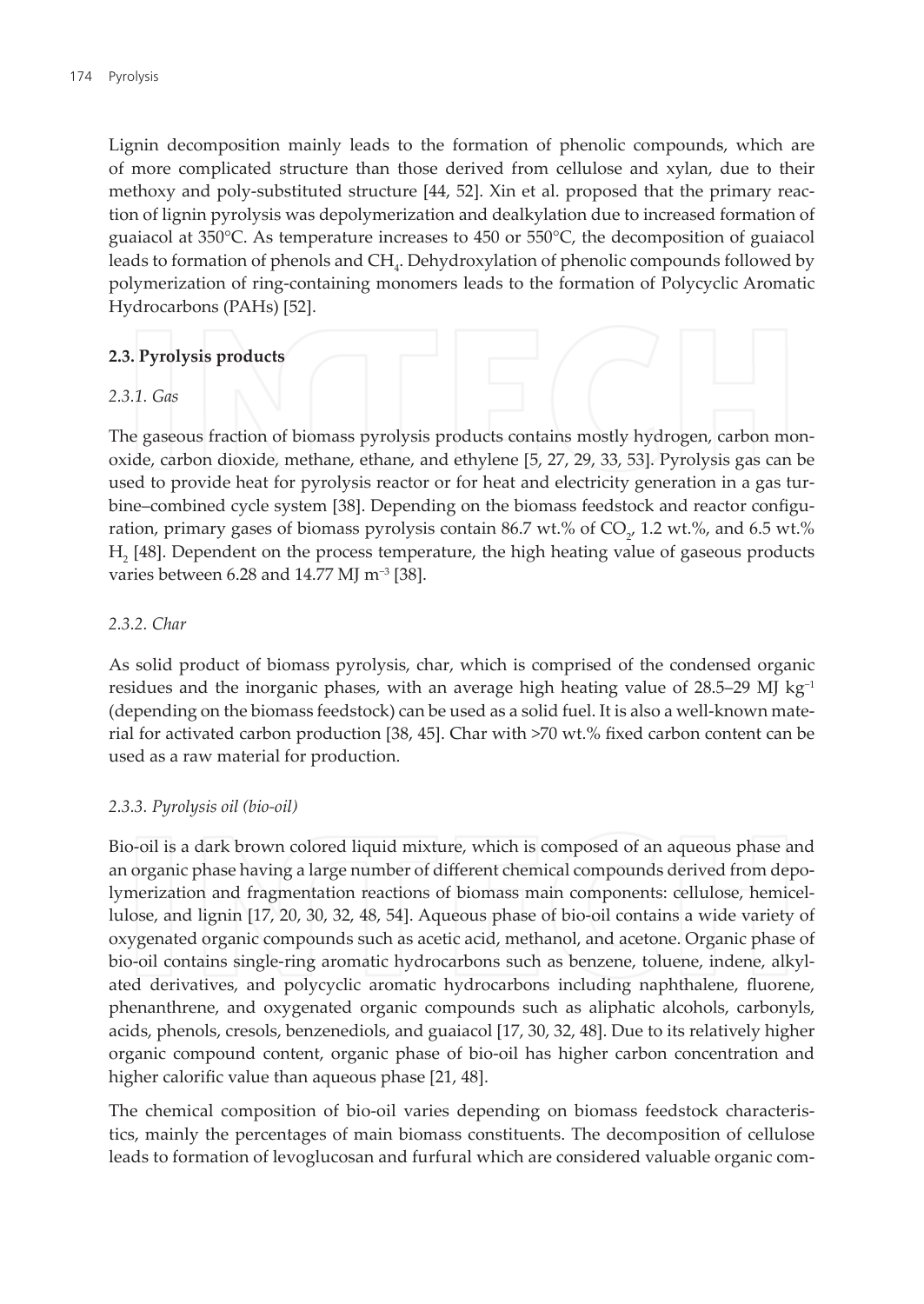pounds in terms of fuel quality of bio-oil [32]. Phenolic compounds are the products of lignin depolymerization and cracking reactions. Among the phenolic compounds present in bio-oil, guaiacol and its alkylated compounds are the most important ones due to being thermally unstable and being able to transform through secondary reactions to alkylated phenols and aromatic compounds, which are desirable for bio-oil quality [54]. Acetic acid, generally the main compound in the group of acids in bio-oils, is formed by the deacetylation of hemicellulose [54].

#### 2.3.3.1. Bio-oil characteristics

Due to heterogeneous structure of biomass, bio-oil contains different types of acidic compounds as well as high amount of water and highly oxygenated hydrocarbons, which lead to poor combustion properties, instability, lower calorific value, and higher viscosity compared to fossil fuels [24, 55].

Water in bio-oil is primarily formed as a result of dehydration reactions and depolymerization reactions of hemicellulose, cellulose, and lignin [48]. The presence of water in bio-oil is a drawback in terms of utilization of bio-oil, because it lowers the heating value and delays the ignition [17]. However, high water content also leads to low viscosity so that the fluidity of bio-oil is enhanced, which is a good indicator of bio-oil quality for utilization in combustion engines [32, 48]. The water yield in bio-oil varies depending upon the biomass composition and process conditions, such as 15.0 wt.% for hybrid poplar [33], 15.32 wt.% for rice husk [17], 44.3 wt.% for chañar fruit [54], 16.0 wt.% for rice straw, and 18.0 wt.% for sawdust [56].

Traditionally obtained bio-oil shows high viscosity due to presence of large molecules. Levoglucosan, as a heavily oxygenated compound produced from cellulose pyrolysis, significantly affects the viscosity of bio-oil by causing crystallization in time at room temperature [20, 33, 43]. Also, high level of heavy phenols, which are derived from lignin depolymerization reactions, increases the viscosity of bio-oil [43]. Due to the fact that chemical reactions at higher temperatures between reactive components such as ketones and aldehydes resulting heavier compounds increase viscosity and cause instability [31, 43], the storage of bio-oil becomes a major issue [20, 57]. In a study of Duman et al., it was reported that addition of methanol improved the stability of bio-oil such that the viscosity of bio-oil increased at 29.82% in 168 h period instead of 46.63% [57]. Bio-oils with lower content of carbonyl compounds are considered thermally more stable [20].

High oxygen content (generally 35–40 wt.%), which means low H/O ratio, lowers the energy density of bio-oil. High oxygen content is also the reason of the immiscibility with petroleum products [20]. Oxygenated aromatic hydrocarbons decrease the heating value of bio-oil and stability but increase the viscosity due to their high molecular weight [17, 31, 54].

Bio-oil is considered highly acidic compared to conventional fuels and need to be upgraded before utilized commercially [17, 31]. Chemical composition, especially the amount of acidic compounds, determines the acidity of bio-oil. Acid content in bio-oil leads to corrosive characteristics towards metals such as copper and iron, which makes transportation, utilization, and storage of bio-oil a major issue [43]. Biomass pyrolysis oils typically contain 3–6 wt.%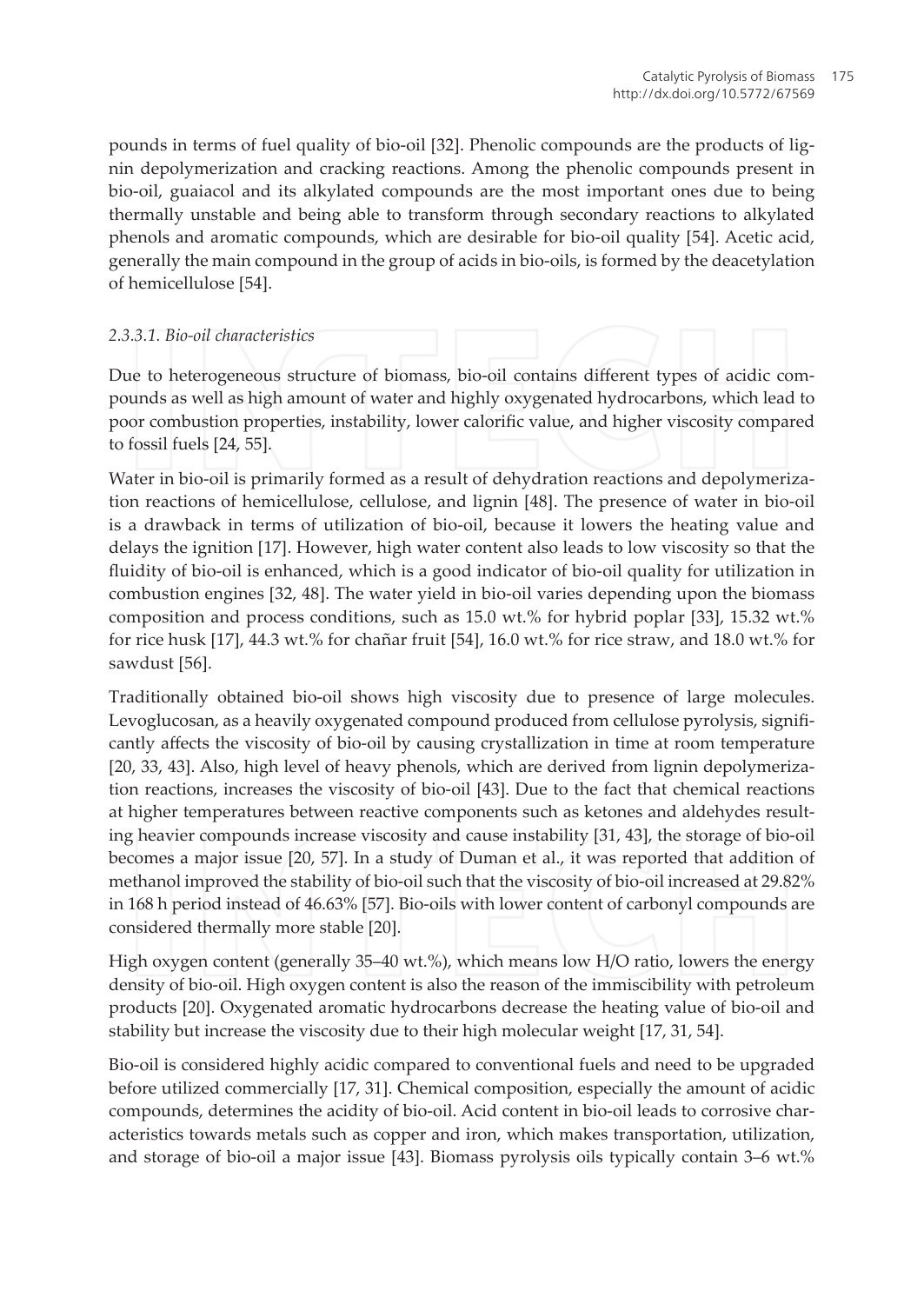volatile acids, with the main compounds being acetic and formic acids [58]. Carboxylic acids, mainly acetic acid, are formed from the cleavage of acetyl groups in the hemicellulose components of biomass [20, 58] and from ring scission of cellulose [43]. For noncatalytic bio-oil, acidity accounts for its pH in the range of 2.0–3.0 [32, 33, 54].

#### 2.3.3.2. Utilization of bio-oil

Bio-oils can be used in many applications. It can be used as a substitute in chemical industry as food flavorings, fertilizers, emission control agents [39], and as an energy carrier in stationary applications for heat and electricity generation in boilers, furnaces, engines, and turbines  $[16, 39]$ .

Furans are valuable chemical compounds present in bio-oil because they can be used for organic solvent production and for substituting fossil fuels [43]. Aromatic hydrocarbons in bio-oils with lower molecular weight are more favorable than the ones with higher molecular weight, in terms of utilization as fuel additives because they have lower boiling points [16]. Oxygenated compounds decrease the stability and energy density [54] and thus the quality of bio-oil [43]. However, low levels of oxygenated molecules such as (alkyl)-furans compounds are favorable due to the reason that high octane number of these compounds enhances energy density of bio-oil, thereby facilitating the utilization of bio-oil as fuel additive [20]. Phenolic compounds in bio-oil (particularly phenolic ethers such as vanillin, guaiacol, and syringol) are the precursors for the synthesis of pharmaceutical and polymeric compounds or adhesives [54].

Using the bio-oil as a fuel without upgrading results in several significant problems such as poor volatility, high viscosity, high water content, low polymerization temperature (<100°C), and corrosiveness for engine equipment [59]. Emulsification and blending are among the most preferred methods to upgrade the bio-oil when substituting conventional diesel [59-61]. Van de Beld et al. investigated the performance of bio-oil derived from pine wood in a modified diesel engine connected to a generator to convert mechanical power to electricity. It was noted that, at air inlet temperatures in the range of 100–120°C and at an engine compression ratio of 17.6, bio-oil/ethanol blends were found to reduce CO emissions and increase NO<sub>v</sub> emissions. Adding up to 30 wt.% of ethanol to the bio-oil improved combustion performance due to better atomization of the fuel, resulting in lower CO emissions [59]. Similar results were obtained by Yang et al. [62]. In a study of wood pyrolysis oil, it was revealed that using pure bio-oil in diesel engines leads to the widening of spray channels, thus damaging the injector. The results of this study showed that at 200°C tip temperature, the needle of nozzle was stuck in a short period of operation time [63]. Sugarcane bio-oil was blended with gasoline in the range of 5–14 vol.%. The results showed that blending up to 10 vol.% of bio-oil with gasoline did not affect the operation of Otto engine of 4 kW capacity connected to a 2-kWe generator suggesting that power and fuel consumption were similar with that of gasoline-operated engine [64]. However, specific modifications of diesel engines are necessary for using the bio-oil or bio-oil-derived fuels in diesel engine systems. Dedicated fuel feeding system parallel to diesel feeding line, a pilot diesel fuel injection, use of cleaning fuels such as methanol and corrosive resistant or stainless steel fuel pump, and injector design are among the modifications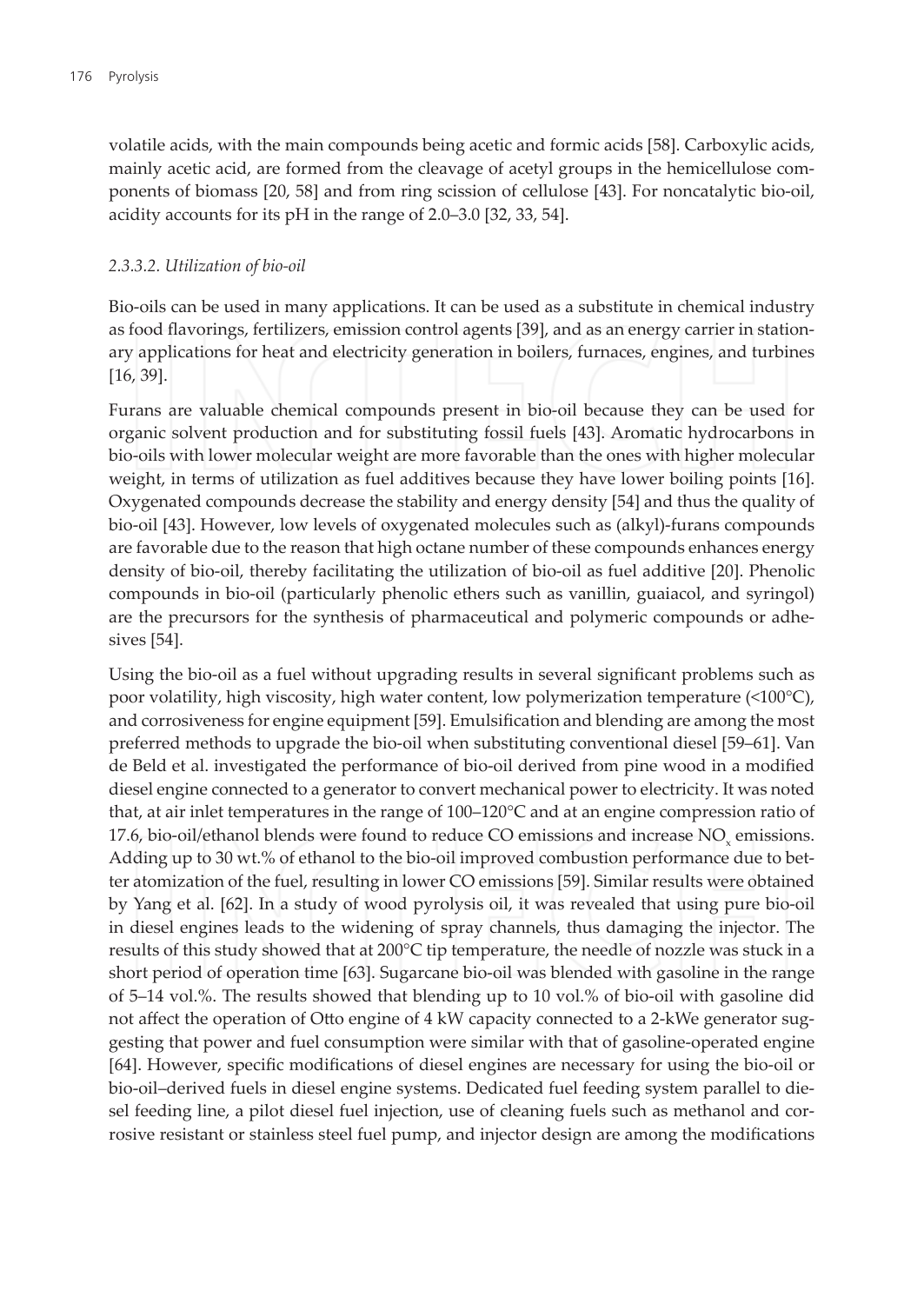adapted by researchers [60, 62, 63]. Furthermore, in order to reduce viscosity of the fuel, short preheating at temperatures <90°C is needed, and direct heating is not recommended [65].

Boucher et al. investigated softwood bark pyrolysis oil with the addition of methanol as a possible liquid fuel for gas turbines. The results of this study showed that the viscosity of bio-oil was close to the gas turbine requirements with the value of 5.3 cSt at 90°C, and the net heating value of 32 MJ kg<sup>-1</sup> was recorded as relatively high. However, due to the fact that the ash and solid content present in the bio-oil will eventually cause degradation in gas turbines, filtering and upgrading of bio-oil are required [66]. Lopez Juste and Salva Monfort [67] conducted a preliminary study on combustion performance of a gas turbine operated with bio-oil/ethanol (80/20, wt.%) mixture. At high air flow rate, considerable increase in CO emission was observed suggesting that using bio-oil/ethanol mixture leads to inefficient operation of the combustor. In order to utilize bio-oil for gas turbine applications, fuel preheating at temperatures 70-90°C is necessary to keep viscosity lower than that of 10 cSt. Resistant materials to acidity of bio-oil should be selected in order to prevent wear corrosion damage [65]. Modifications must also include nozzle adaptations for bio-oil-specific properties because using standard nozzles does not allow for full load (thus causing power decrease). It is of high importance that start-ups and shut-downs must be done using standard fossil fuels in order to warm up combustion chamber facilitating bio-oil ignition [65].

# 3. Utilization of catalysts in biomass pyrolysis

Depending on the biomass type used, the low calorific value, high water content, high viscosity (due to large molecules), high oxygen content (due to oxygenated hydrocarbon content) as well as instability, immiscibility with other fossil fuels make bio-oil difficult to use directly as a fuel without upgrading [24, 55]. In order to upgrade bio-oil to use in fuel applications, two different methods have been utilized: hydrodeoxygenation and catalytic cracking. In hydrodeoxygenation, bio-oil compounds react with hydrogen under high pressure and moderate temperature to produce hydrocarbon compounds and water. Catalytic cracking is used to upgrade bio-oil through a catalytic medium, removing oxygen from bio-oil compounds in the form of H<sub>2</sub>O and  $CO<sub>2</sub>$ , involving the chemical reactions of rupturing the C-C bonds via dehydration, decarboxylation, and decarbonylation [1, 16, 24, 55]. Catalytic cracking has several advantages over hydrodeoxygenation including operating at atmospheric pressure and in an environment with no need of extra hydrogen supply [1].

#### 3.1. System configurations for catalysts used in biomass pyrolysis

There are two methods for catalytic pyrolysis in use: catalytic bed and catalyst mixing. In catalytic bed method, which is also referred to as "in-situ" upgrading or ex-bed method, pyrolytic vapors coming from the first reactor pass through a catalytic reactor which is called catalytic bed, resulting bio-oil, char, and gaseous products. In catalyst mixing (in-bed) method, however, biomass and catalyst samples are mixed physically before being inserted in pyrolysis reactor [1, 30, 37].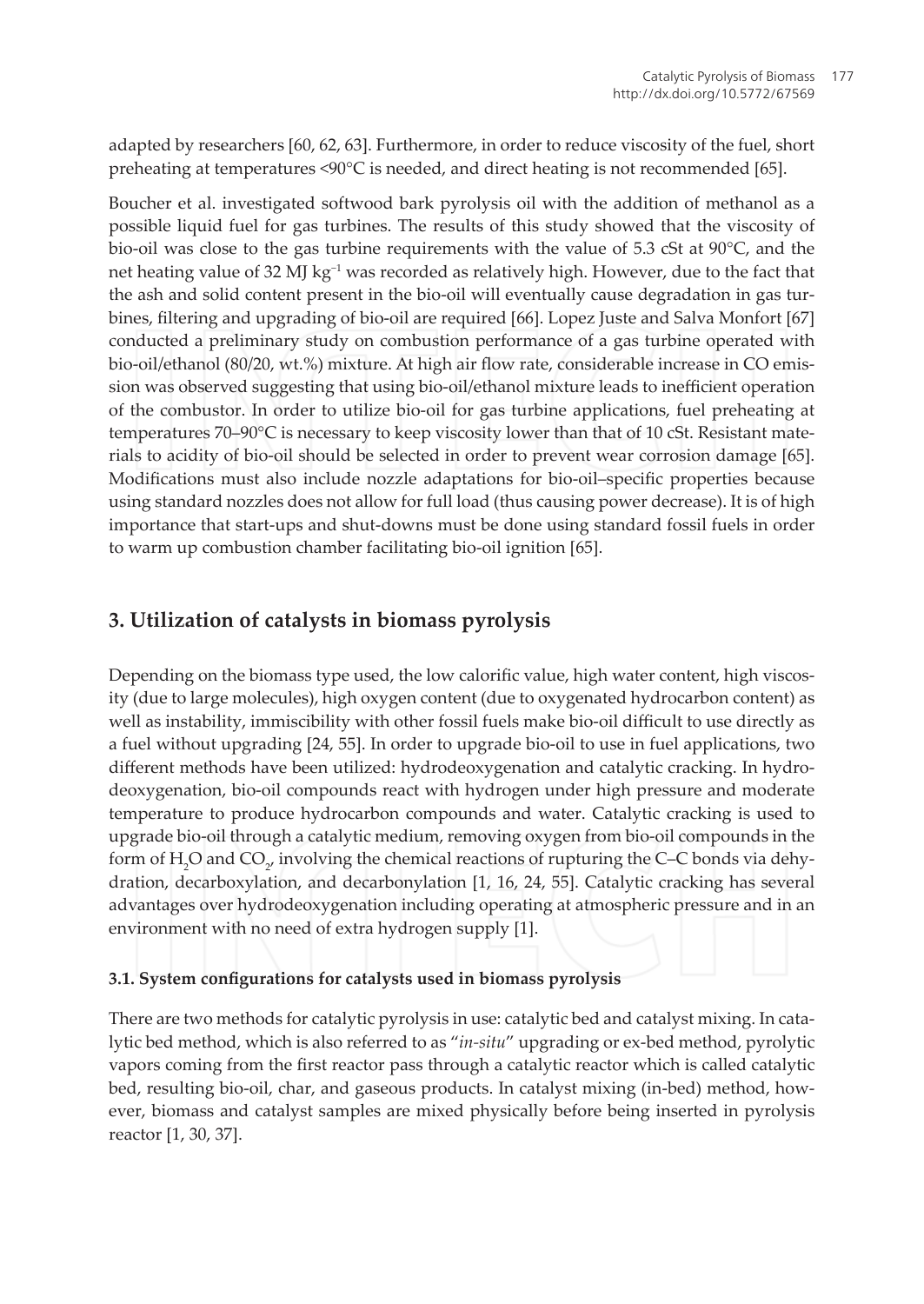#### 3.1.1. Catalyst bed method (in situ)

Catalyst bed method, also called *in-situ* pyrolysis, involves catalytic upgrading subsequent to thermal conversion of biomass resulting pyrolysis vapors [1]. In general, in-situ catalytic pyrolysis of biomass can be performed using different reactor configurations: single stage and two stage reactor configurations. Single stage pyrolysis involves catalytic pyrolysis of biomass in the same reactor with catalyst, whereas two-stage configuration involves fixed bed/fluidized bed reactor followed by a fixed bed catalytic reactor. The former produces more coke than the latter [33]. A study by Mante and Agblevor [33] using two stage reactor configuration for catalytic pyrolysis of hybrid poplar wood with HZSM-5 reported low yield of coke with 3.8% of value which was relative to the weight of biomass. Advantage is that catalytic pyrolysis of evolved vapors from biomass can be operated at a different temperature than that of the main pyrolysis reactor in case of two stage reactor configuration is employed [18]. However, compared to catalyst mixing, the catalyst bed method also leads to high amount of char resulting clogging of catalyst pores, which prevents the diffusion of vapors through the pores [1].

In a study of Thangalazhy-Gopakumar et al., it was noted that some noncatalytic bio-oil compounds were detected when using catalyst bed method, suggesting that primary tar compounds were converted into secondary and tertiary tar compounds before reaching the catalyst bed to be cracking into aromatics [1]. Uzun and Sarioğlu reported that using catalyst bed method with several types of catalysts decreased the liquid yield compared to catalyst mixing method [39]. Iliopoulou et al. studied catalytic pyrolysis of lignocellulosic biomass and explained the in-situ effect of metal modified ZSM-5 with various percentages. It was suggested that transition metals favored the formation of hydrogen, which leads to hydrocarbon reactions on the zeolite acid sites via catalyst bed mode [31].

#### 3.1.2. Catalyst mixing method (in-bed)

Catalyst mixing method can be done by either addition of catalyst to biomass with defined amounts or by wet impregnation of biomass. Due to better physical surface contact between biomass and catalyst in pyrolysis reactor, mixing allows immediate interaction of evolved pyrolysis vapors with the catalyst suggesting that evolved vapors can be adsorbed on the catalyst surface to be diffused into the pores for catalytic cracking [1, 39]. Disadvantage is that the catalytic conditions are irreversible so that biomass and catalyst should be operated under the same conditions [18].

Aromatic content of bio-oil is of utmost importance, and utilizing catalysts is one alternative way to increase aromatization reactions (thus enhance bio-oil quality). Studies have shown that catalytic mixing method provides better mass transfer for cracking of bio-oil compounds in terms of aromatization and deoxygenation [1, 39].

Thangalazhy-Gopakumar et al. investigated the catalytic effect of ZSM-5 zeolite in pyrolysis of pine wood chips under helium environment. It was revealed that using catalyst mixing method with 1:9 biomass to catalyst ratio gave 41.5% of aromatic yield compared to that of 9.8% using catalyst bed method with 1:5 biomass to catalyst ratio. In this study, the absence of guaiacol compounds in bio-oil shows that catalyst mixing is an effective method for cracking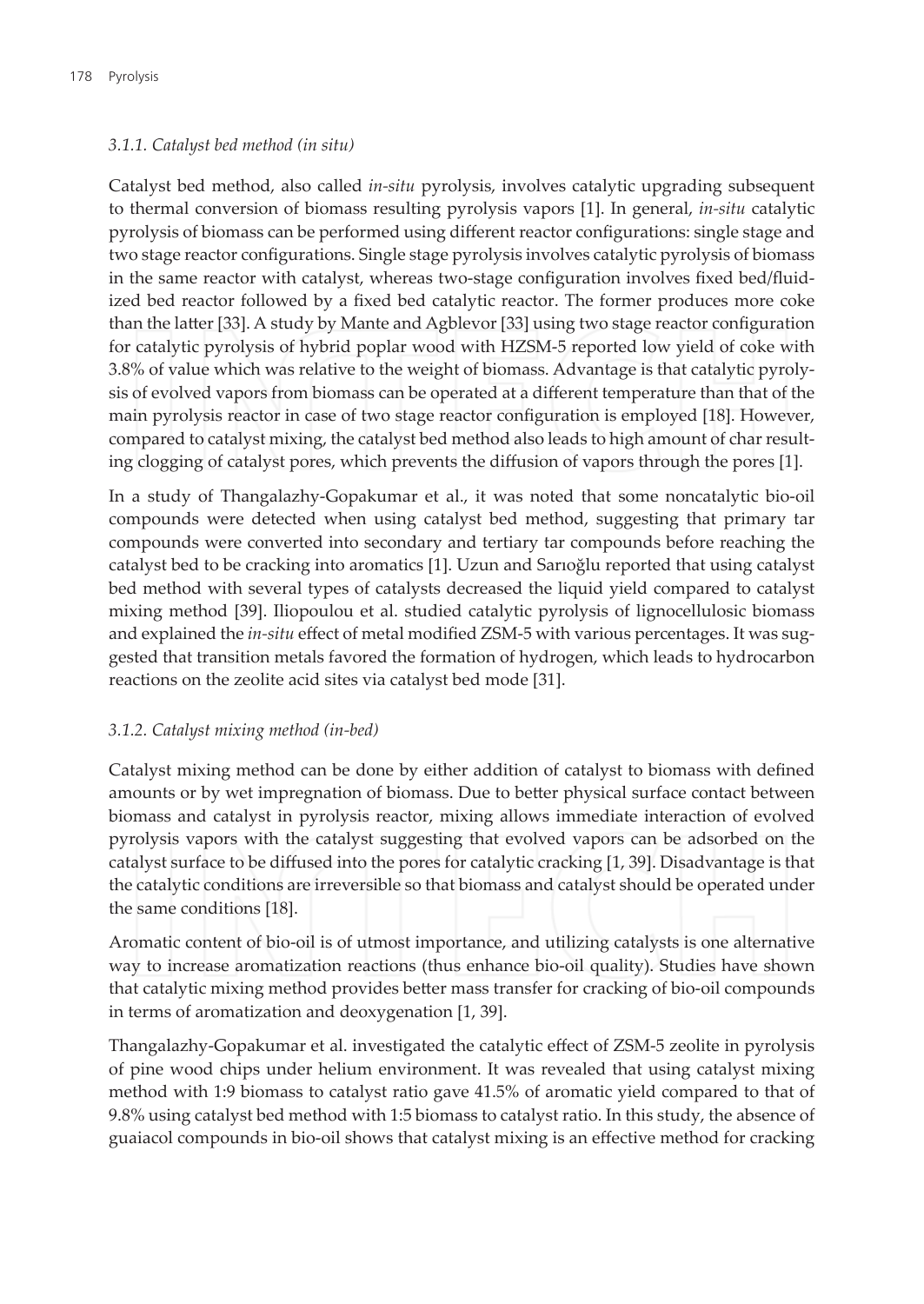of lignin-derived compounds to aromatics [1]. Pütün et al. studied pyrolysis of cotton seed with the addition of MgO with defined proportions to the biomass samples. Compared to conventional pyrolysis results, aromatic and aliphatic content was enhanced to the values of 35 and 23%, and the oxygen content was reduced from 9.56 to 4.90% [37]. The results of rice husk pyrolysis with ZnO studied by Zhou et al. showed that catalyst mixing with various amounts significantly improved bio-oil quality in terms of hydrogen content, H/C ratio, higher heating value, and reducing carboxylic acid content of bio-oil [17]. Thus, in order to design large-scale pyrolysis plants, effective and homogenous mixing systems are necessary.

#### 3.2. Metal oxide catalysts

Metal oxide catalysts have been extensively studied in literature, using miscellaneous biomass species, with regard to their effect on the quality and quantity of pyrolysis products. It is a known fact that metal oxides, as any catalysts, influence the decomposition temperature. Accordingly, in a thermogravimetric study conducted by Chattopadhyay et al. using Cu/Al,O<sub>2</sub> as a catalyst, it was noted that transition metal supported alumina had a strong effect on decreasing the devolatilization temperature of volatiles [15]. Zabeti et al. applied amorphous silica alumina (ASA) supported with alkali or alkaline earth metals in pyrolysis of pinewood. Maximum bio-oil was obtained with nonsupported amorphous silica alumina with the value of 42.4 wt.%. However, the fraction with Cs/ASA showed the best performance in terms of oxygen elimination in aromatic hydrocarbons thus increasing the heating value of bio-oil [20]. Wang et al. [68] investigated the catalytic effect on pyrolysis of lignocellulosic biomass using catalysts including NiMo/Al,O<sub>y</sub> CoMo/Al,O<sub>y</sub> CoMo-S/Al,O<sub>y</sub> activated alumina, and porous silica. In order to enhance the production of pyrolysis intermediates (benzene, toluene, xylene, naphthalene), it was suggested that CoMo-S/Al,O<sub>3</sub> was most favorable among all. However, NiMo/Al<sub>2</sub>O<sub>3</sub> gave highest yield of CH<sub>4</sub> with the value of 51.82%. Shadangi and Mohanty [69] studied CaO and  $AI_2O_3$  in pyrolysis of Hyoscyamus niger L. and confirmed that, consistent with other studies mentioned above, adding catalysts to pyrolysis process considerably decreased the bio-oil yield, however, eliminated the oxygenated groups present in bio-oil thus improving its fuel quality. Aysu and Küçük investigated the pyrolysis of eastern giant fennel (Ferula ori*entalis L.*) comparing the effect of ZnO and Al,  $O_3$  catalysts [35]. Al,  $O_3$  with the value of 79.94%, was found to be more effective than ZnO in terms of conversion of biomass. However, the effect of the catalyst on the bio-oil yield was different from each other. ZnO increased the bio-oil yield with increasing catalyst to biomass ratio, whereas bio-oil yield decreased with increasing Al<sub>2</sub>O<sub>3</sub> addition. This indicated that Al<sub>2</sub>O<sub>3</sub> promoted gas formation. In a study of Yorgun and Şimşek, activated alumina was used in pyrolysis of Miscanthus × giganteus, and it was noted that at high heating rates, 60 wt.% of catalyst loading to biomass is effective for maximum liquid production with the value of 51 wt.%. The oxygen content of bio-oil was found to be higher than that of noncatalytic bio-oil [70]. Nguyen et al. investigated the pyrolysis vapors of pine wood chips over 20 wt.%  $Na_2CO<sub>3</sub>/\gamma$ -Al<sub>2</sub>O<sub>3</sub>. It was reported that liquid yield was lowered but decarboxylation of carboxylic acids was favored with the catalyst, resulting a pH value of 6.5 suggesting that the sodium-based alumina catalyst is effective on improving acidity of bio-oil. Hydrocarbon concentration was increased from 0.5 to 17.5% indicating a higher energy density of bio-oil [36]. Chen et al. presented the gaseous product distribution of biomass (rice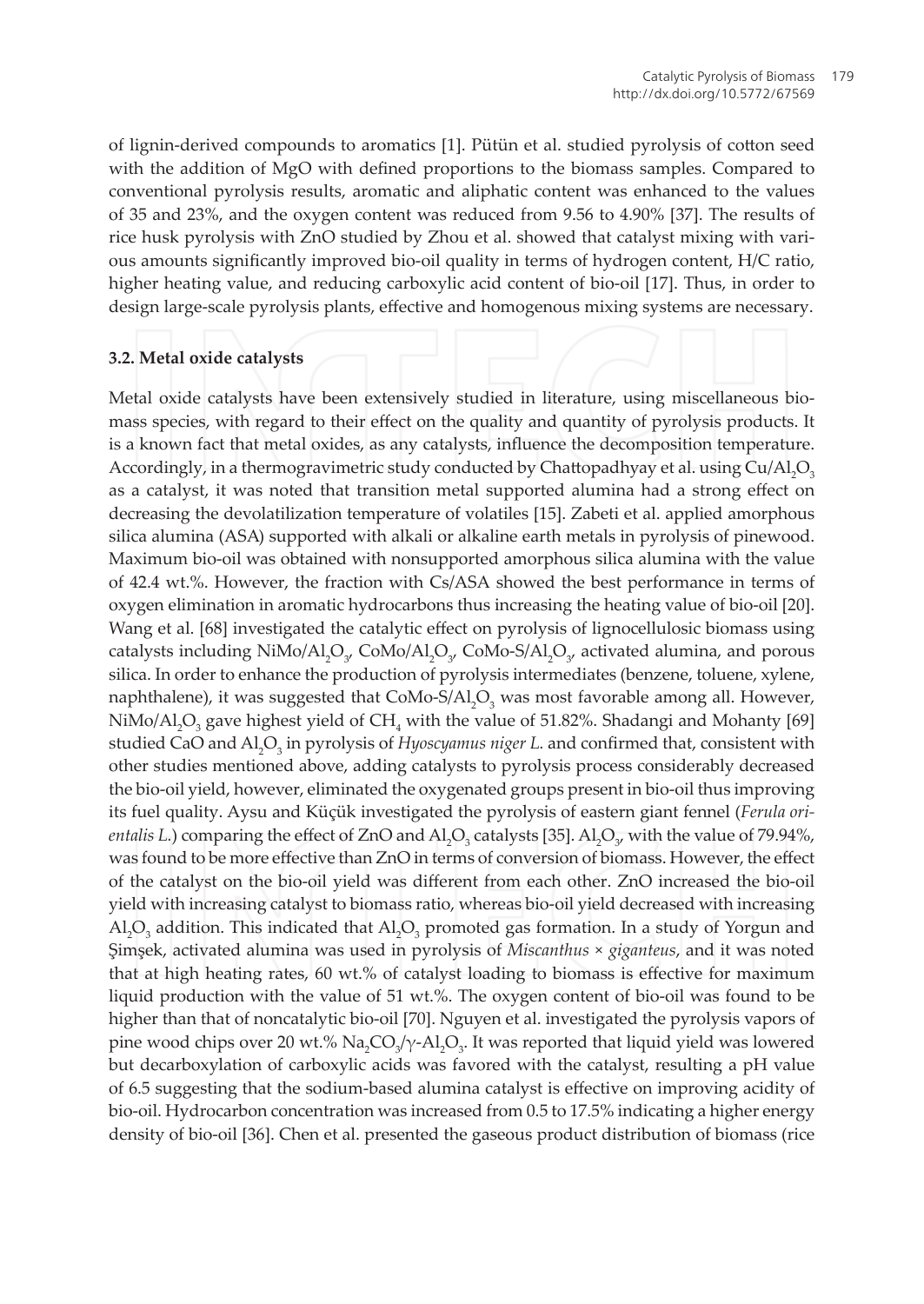straw and saw dust) pyrolysis, at a temperature of 800°C, utilizing different metal oxides such as  $Cr_1O_y$  MnO, FeO, Al<sub>2</sub>O<sub>y</sub> CaO, and CuO. It was noted that except for CuO and Al<sub>2</sub>O<sub>y</sub> all the catalysts noticeably improved gas production [56]. Zhou et al. [17] studied the pyrolysis of rice husk with the addition of ZnO. The results of this study indicated that ZnO showed a trend to decrease bio-oil yield with increasing biomass to catalyst ratio. However, ZnO improved the bio-oil compositional quality in terms of low-molecular-weight compounds including alkanes, alkenes, styrene, and alkyl phenols (thus increasing bio-oil stability). Nokkosmaki et al. also studied the same catalyst for the conversion of pyrolysis vapors of pine sawdust and the viscosity of catalytic bio-oil was shown to be reduced by 40% compared to noncatalytic pyrolysis results [34]. Pütün et al. [37] revealed that utilizing MgO as a catalyst in cotton seed pyrolysis in a fixed bed reactor improved the bio-oil quality by removing oxygenated compounds, enhancing higher heating value, and increasing aromatic content of bio-oil.

#### 3.3. Zeolite catalysts

Zeolites, having a tetrahedral structure and acidic nature, are three-dimensional aluminosilicates linked through oxygen atoms and supported with channels and cavities, resulting porous structure of exceptional catalytic activity. Each type of these tetrahedral zeolites with overall charge balance of minus one have Si or Al at the center and oxygen atoms at the corners of the structure [71].

Zeolites possess following characteristics: (1) cracking of deoxygenated compounds via shape selectivity, (2) high surface area, (3) varied dimensions of channels and pores, and (4) high adsorption capacity [22, 72]. The physical properties of zeolites depend on the synthesis conditions including temperature, gel precursors, structure-directing agent [73]. The pore size and framework of zeolites tend to affect the product composition via several reactions restricting formation of hydrocarbons larger than that of pore size of zeolites. This is called shape selectivity and is one of the most important factors differentiating zeolites from other type of catalysts. Selectivity is based on whether the aromatics derived from pyrolysis vapors can enter, form in, and diffuse out of the pores of the zeolite [22, 23]. Shape selectivity of zeolites is elaborately discussed in Section 3.3.1.1 demonstrating ZSM-5 as a zeolite type.

The main reason why zeolites are commonly used in biomass pyrolysis is that their varied acidity and shape-selectivity provide advantage over silica-alumina catalysts of amorphous structure, in terms of aromatization reactions. Acidity depends on the Si/Al ratio of zeolite structure and can be caused by Brønsted and Lewis acid sites [22]. Acidity affects the catalytic reactions by providing enhanced cracking activity with decreasing Si/Al ratio [23]. Hence, the distribution of acid sites in the pores of zeolites is of high importance in terms of preventing coke-forming reactions in internal pores of zeolite. Low of Si/Al ratio causes higher amounts of acid sites with close proximity. Due to this reason, coke-forming reactions, which convert aromatic hydrocarbons into coke compounds, will increase. Therefore, an optimum acidity is required for zeolites if it is used in biomass pyrolysis [19].

Aside from the distribution of acid sites, the pore structure of the individual zeolite plays an important role for selectivity of products and in terms of aromatic content of bio-oil. The pores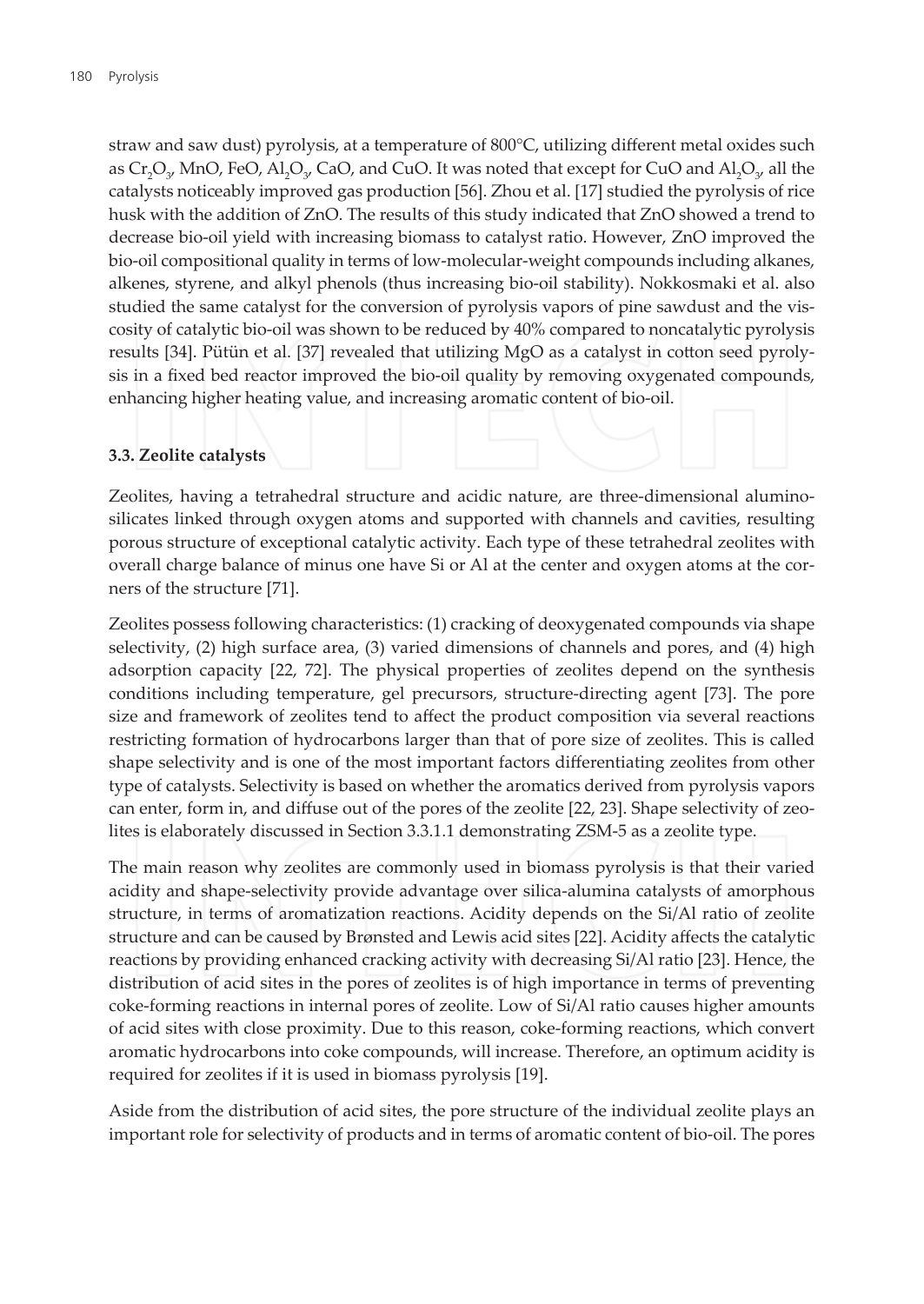of zeolites are characterized by the size of the ring defining the pore, that is, the n-number of the ring, which is referred to as the number of Si or Al atoms in the ring [74]. Hydrocarbon chain length of pyrolysis products, thus the size distribution of aromatic compounds, depends on the zeolite pore size and internal pore surface area. In general, larger pores and surface area lead to long chain-structured hydrocarbons. Microporous surface area of the catalyst determines the yield of gaseous products of pyrolysis, whereas macroporous area determines the liquid yield [24, 37]. A range of zeolites with different pore sizes has been studied in literature [39, 75, 76]. Y zeolite (faujasite), having a cubic structure with a pore system composed of 12-membered circular ring channels, has the largest average pore size  $(7.4 \text{ Å})$  and internal pore space  $(11.24 \text{ Å})$  [22, 23]. Such relatively large pore size affects the catalyzed reactions resulting less contact between pore surface and pyrolysis vapors, thereby leading to less cracking of biomass-derived oxygenates. Also, straight channels with larger pore size do not provide shape selectivity compared to other zeolites, which have smaller and sinusoidal channels that enable shape selectivity [23]. Despite having large pore size [73], beta zeolite is of tetragonal crystal structure and has 12-membered straight channels crossed with 10-membered ring channels, which makes it more effective for production of aromatic hydrocarbons than Y-zeolites [23]. Ferrierite, as a medium pore size zeolite, has orthorhombic structure with 8 and 10 membered channels with internal pore space 6.31 Å [23, 73].

Due to having two parallel channels connected with 12-membered rings and 8-membered rings, Mordenite is classified as a large pore-sized zeolite and have orthorhombic structure [22, 23, 73]. ZSM-5, consisting of an MFI orthorhombic structure, is composed of 10-membered straight channels connected by 10-membered sinusoidal channels [71]. General physicochemical properties of zeolites are presented in Table 2.

Zeolites with medium and large pore size facilitate faster reactant diffusion compared to zeolites with smaller pore size, thus yielding more aromatics in liquid fraction of pyrolysis product. However, large-pore size zeolites produce less aromatic than medium-pore size zeolites because large pores promote coke formation [22]. Accordingly, a recent study confirmed that ZSM-5 of medium pore size and medium internal pore surface area favors higher aromatics production and lower coke yield [19].

|                                 | $ZSM-5$          | Mordenite        | <b>Beta zeolite</b> | Y zeolite        | Ferrierite       |
|---------------------------------|------------------|------------------|---------------------|------------------|------------------|
| Catalyst                        |                  |                  |                     |                  |                  |
| IZA code                        | <b>MFI</b>       | <b>MOR</b>       | <b>BEA</b>          | FAU              | <b>FER</b>       |
| Pore dimension                  | 3                | $\overline{2}$   | 3                   | 3                | 2                |
| Channel system                  | $10 - 10$        | $12 - 8$         | $12 - 12$           | $12 - 12$        | $8 - 10$         |
| Pore size (A)                   | $5.1 \times 5.5$ | $7.0 \times 6.5$ | $7.6 \times 6.4$    | $7.4 \times 7.4$ | $4.2 \times 5.4$ |
|                                 | $5.3 \times 5.6$ | $5.7 \times 2.6$ | $5.6 \times 5.6$    |                  | $3.5 \times 4.8$ |
| Internal pore space $(\hat{A})$ | $5.2 - 5.5$      | $4.2 - 6.7$      | $6.1 - 6.68$        | 11.24            | 6.31             |
| BET surface area $(m^2/g)$      | 395.5            | 558.7            | 643.1               | 809.1            | ÷                |
| *Information not available.     |                  |                  |                     |                  |                  |

Table 2. Physicochemical properties of zeolites most commonly used [22, 72, 76, 77].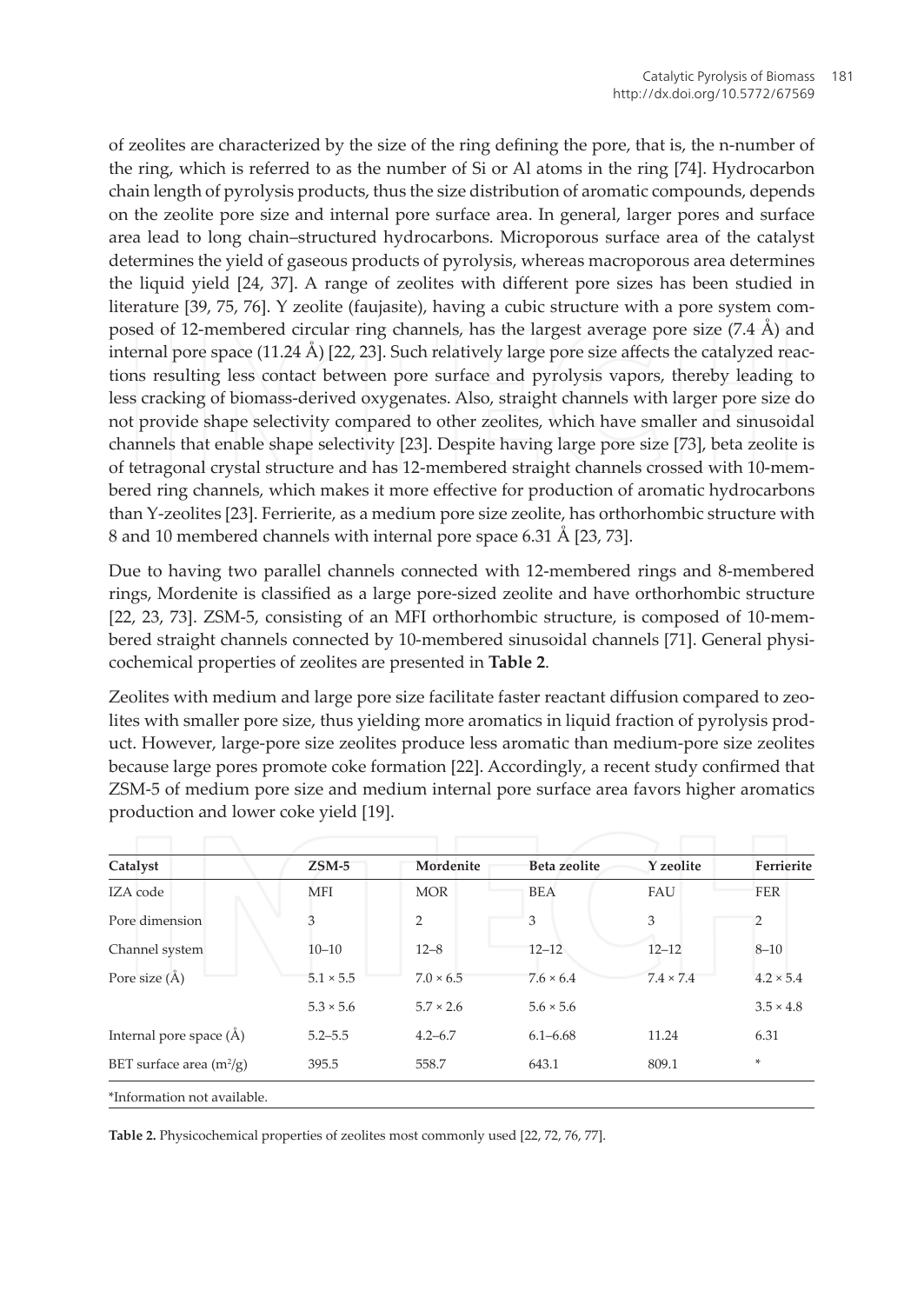#### 3.3.1. ZSM-5 zeolite

ZSM-5, as one of the most common used zeolites in biomass pyrolysis [23], consists of pentasil units and has orthorhombic structure [74]. Being composed of 10-membered straight channels connected by 10-membered sinusoidal channels enables ZSM-5 to have significantly more cracking activity than the other zeolites [23, 27]. ZSM-5 has been widely used as catalyst in petroleum industry due to its shape selectivity, exceptional pore size with steric hindrance, thermal stability, and solid acidity [78].

Compared to other zeolites, medium-scaled pore size of ZSM-5 makes it difficult for larger aromatic coke precursors to form inside the pores [79]. Studies have shown that, regardless of feedstock, utilizing ZSM-5 in biomass pyrolysis reduces the oxygenated compound content in bio-oil and simultaneously increases aromatic species [80-84]. Deoxygenation of oxygenated organic compounds occurs inside the ZSM-5 zeolite pores via reactions such as dehydration, decarboxylation, and decarbonylation [27, 31, 32]. At lower temperatures, oxygen is found to be removed in the form of H<sub>2</sub>O, whereas in case of higher temperatures, CO and CO<sub>2</sub> are the main products of oxygen removal [31]. Oxygen removal, primarily in the form of CO and  $CO_{\gamma}$  is more preferable as it leads to less carbon deposition on the zeolite and more hydrogen formation and consequently less water content in bio-oil [31].

#### 3.3.1.1. Shape selectivity of ZSM-5

The phenomenon of shape selectivity can be explained by the combined effect of molecular sieve and catalytic reaction that occurs at the external and internal acidic sites of zeolites [85]. ZSM-5, having porous structure, can be used for shape-selective catalysis providing that not only the pore size but also dimensions of reacting and diffusing molecules are similar to zeolite pores [19]. Thus, the effect of pore size and steric hindrance of ZSM-5 on the catalytic reactions must be investigated if zeolites with better performance are to be designed for biomass conversion [73].

The formation of pyrolysis products with shape selective catalysis depends on two types of selectivity: (1) reactant and product selectivity and (2) transition state selectivity, which are described with their mass transfer effects and intrinsic chemical effects, respectively [22, 73, 85]. The main idea behind reactant and product selectivity lies behind the fact of hindered diffusion of reactants and products inside zeolite pores. Specific pore size of ZSM-5 affects the diffusion of reactants inside the pores excluding the ones with dimensions larger than the pore openings of ZSM-5, thereby preventing them from reaching the catalytic active sites and consequently allowing catalytic decomposition only at the external active sites [73, 85]. Due to pore geometry of ZSM-5, formation of certain products is restricted affecting the chemical reaction and thus causing selectively homogenization of pyrolysis products [85].

Selectivity of ZSM-5 has been extensively studied, and it is more commonly found to cause selectivity over aromatic compounds [49]. Mihalcik et al. [23] studied different zeolites for the conversion of several types of biomass and biomass components. According the results of this study, ZSM-5 was found to promote the formation of  $p$ -xylene in abundance for every case of biomass pyrolysis. In a study of Foster et al. [19], HZSM-5 for furan conversion showed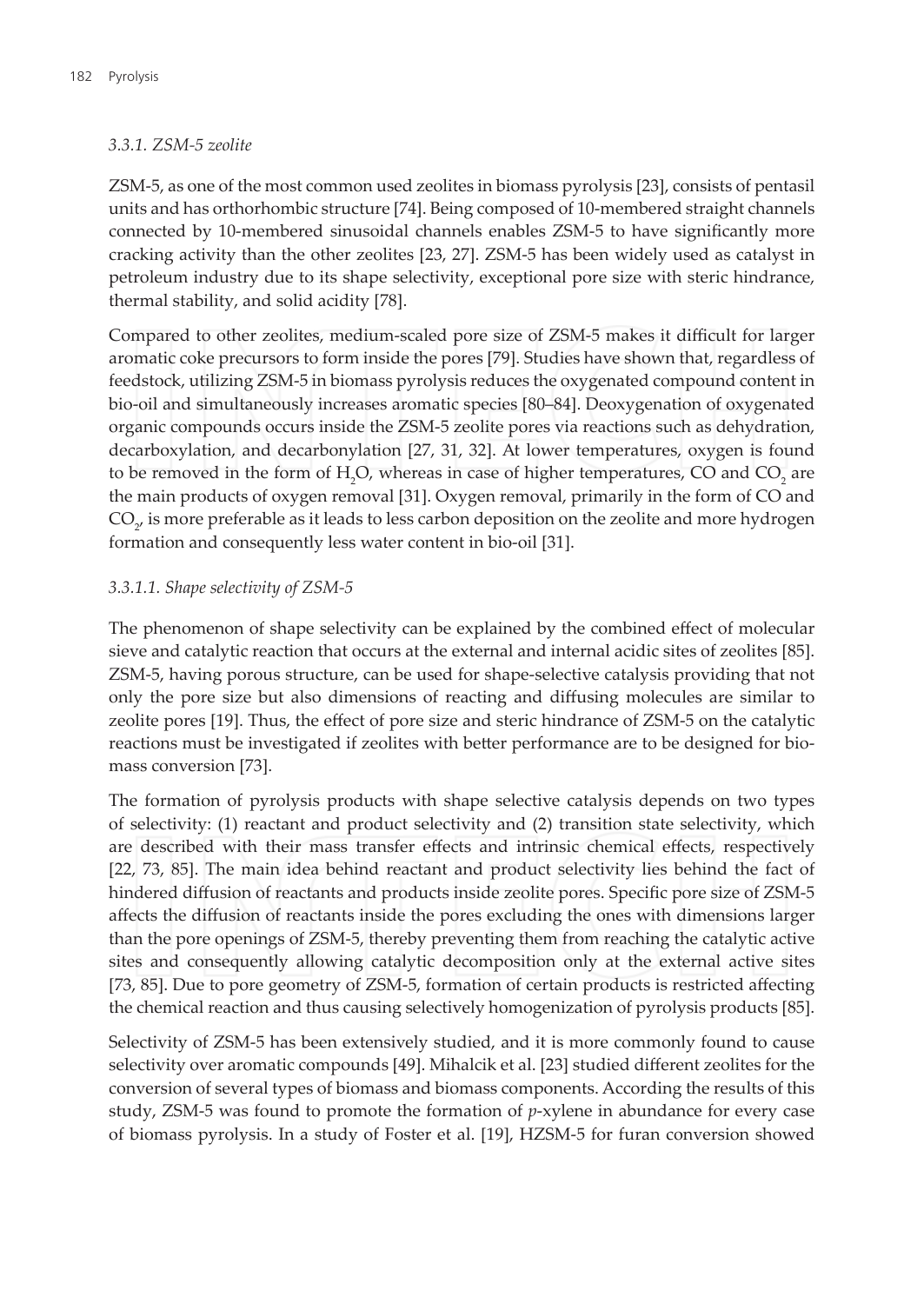a tendency for aromatic selectivity giving higher yield of aromatics as naphthalene having the highest percentage of 30.4% of overall aromatic species. Fogassy et al. [86], investigating the shape selectivity of zeolites for lignin fragments, revealed that majority of the phenolic compounds derived from lignin decomposition are too large to enter through zeolite pores, therefore, the conversion of these compounds occurs at the external active sites. As Yu et al. [22] suggested, however, at higher temperatures effective pore size of ZSM-5 increases, enabling bigger molecules than that of ZSM-5 pore size to reach the internal catalytic active sites. Jae et al. investigated the role of pore size of several types of zeolites in glucose pyrolysis (using kinetic diameters for products and reactants as affecting parameters) to determine whether the catalytic reaction occurs inside the pores or at the external surface [73]. Kinetic diameter was estimated from the properties at the critical point. It was revealed that ZSM-5 allowed pyrolysis intermediates and products (such as benzene, toluene, indene, ethylbenzene, p-xylenes) to diffuse into pores due to their significantly small kinetic diameters than that of ZSM-5 pore size.

As temperature increases to  $600^{\circ}$ C, due to thermal distortion, compounds like naphthalene which gave the highest yield in aromatics are likely to be formed inside the pores as well as on the surface. According to this study, it was concluded that, in addition to pore size, internal pore space of ZSM-5 affects the catalytic reaction. This suggests that biomass conversion with ZSM-5 is affected from mass transfer limitations as well as transition state effects [73].

#### 3.3.1.2. Acidity of ZSM-5

Aside from the shape selectivity, the acidity of ZSM-5 plays an important role for the conversion of oxygenates into aromatics. It is generally accepted that Brønsted acid sites are the active sites that converts oxygenated compounds into aromatics rather than Lewis acid sites. Cracking of large oxygenated occurs at the acid sites of external surface of ZSM-5, whereas conversion of smaller ones into aromatics takes place at the acid sites inside the pores [22, 87]. Therefore, the abundance of both external and internal acid sites must be investigated in order to design a better process for aromatics formation. As explained by Van Santen, Brønsted acid sites are generated as a result of replacement of silica, which has a valency of four, by a metal atom, most commonly aluminum with a valency of three [88]. Thus, this makes Brønsted acid sites proton donors. Si and Al are connected with a proton-attached oxygen atom, which leads to a chemically more stable structure [88, 89]. On the other hand, Lewis acid sites are electron pair acceptors, and the nature of these sites is related to aluminum atoms positioned in the framework [89, 90].

In addition to nature of the acid sites, the molar ratio between  $SiO_2$  and  $Al_2O_3$  in zeolite framework also influences the reactivity and performance of ZSM-5. Optimum Si/Al ratio is necessary to provide high availability of Brønsted acid sites for adequate acidity and to maintain the distance between acid sites in order to limit coke-forming reactions [19]. As Si/Al ratio decreases (increase the acidity of ZSM-5), the acid sites will be in close proximity to each other, resulting in secondary reactions for conversion of aromatic compounds to coke species [19]. Foster et al. [19] investigated the effect of ZSM-5 with varying Si/Al ratio on pyrolysis of glucose. This study showed that decreasing Si/Al ratio contributed formation of the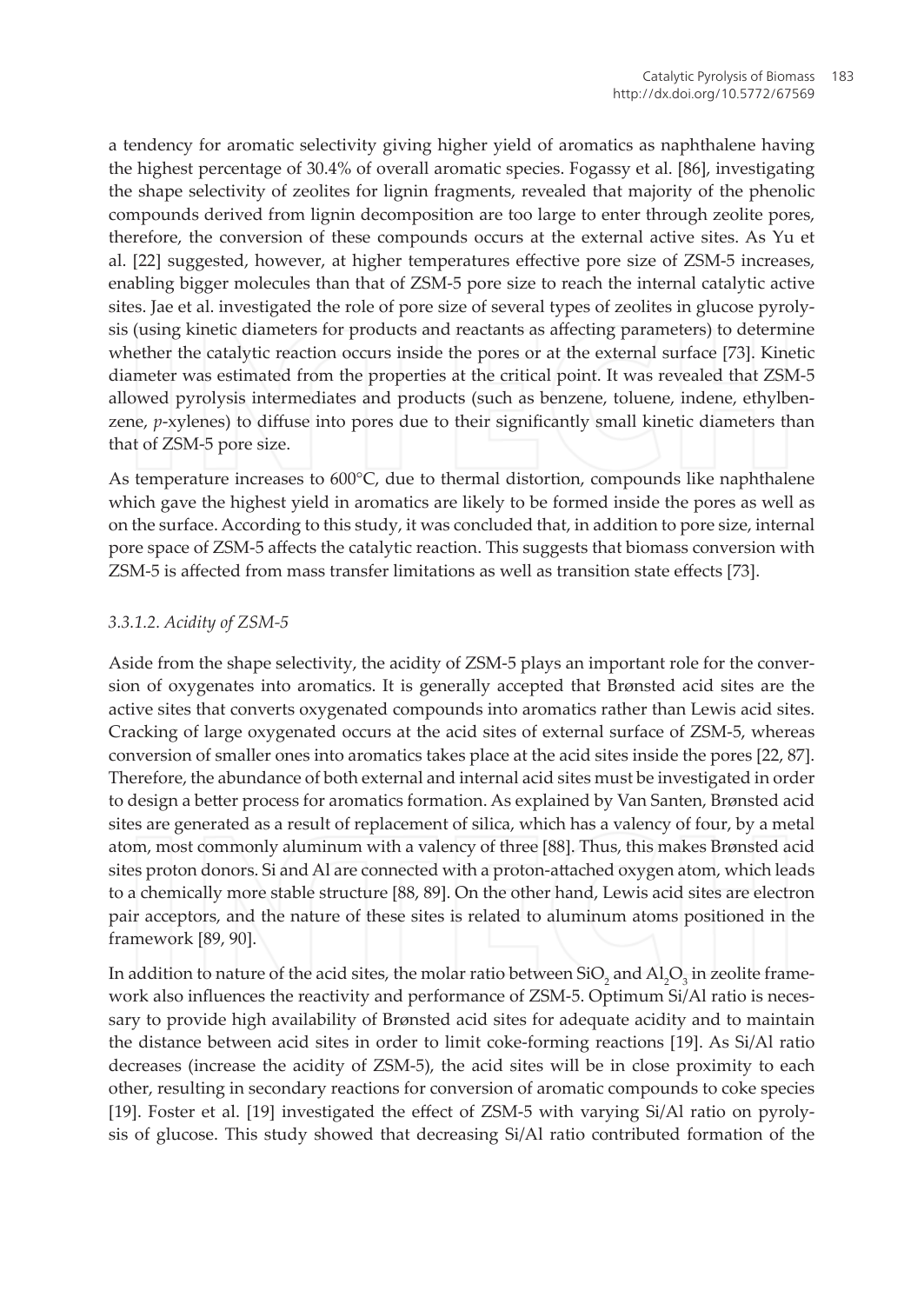additional acid sites for ZSM-5 with increasing coke yields. In a study of Carlson et al. [79],  $ZSM-5$  (SiO<sub>2</sub>/Al<sub>2</sub>O<sub>2</sub> = 15) promoted coke formation mostly on the catalyst surface giving the highest yield of 33% for coke (where the catalyst to biomass ratio was 19). It was also indicated that coke formation on the external pores of ZSM-5 did not significantly decrease the yield of aromatics but affected the selectivity toward light hydrocarbons, resulting lower yields for benzene and toluene, higher yields for naphthalene and indane.

#### 3.4. General effects of catalysts on bio-oil

It is a known fact that catalysts have strong influence on pyrolysis in terms of product distribution, chemically homogenization, and enhancing fractional product yield, upgrading the pyrolysis products to better quality. Among catalysts, zeolites and metal oxides have been mainly investigated for biomass conversion and found to be effective in changing the composition of bio-oil by reducing the oxygenated compounds via deoxygenation reactions and enhancing the aromatic yield, thus producing a more homogeneous and stable organic fraction that can be upgraded to diesel grade fuels [30, 39]. To consider pyrolysis products, particularly bio-oil, for stationary fuel applications or heat/electricity generation, properties including acidity, viscosity, stability, and aromatic content of bio-oil should be evaluated [20]. Therefore, the effects of catalysts to bio-oil must be addressed, as elaborately discussed below. in order for better understanding of biomass conversion.

#### 3.4.1. Aromatic yield of bio-oil

Aromatic content of bio-oil is of high importance in terms of producing diesel grade fuels from biomass feedstock and biomass-originated waste materials. Among aromatics, the amount of benzene, toluene, ethyl-benzene, and xylenes (BTEX components) are the most significant feedstock materials to take into consideration for petroleum chemical industry [68, 87].

Utilizing catalysts has been shown to increase the yield of bio-oil as well as the content of aromatics in bio-oil, which is a good indicator fuel quality. Kim et al. [87] studied catalytic pyrolysis of mandarin residues with high lignin content and found that using HZSM-5 of 23 and 80 acidity increased yield of monoaromatics from 3.4 to 36.0 and 41.0%, respectively. From the study of Zheng et al. [76], changing crystal size of ZSM-5 affected the aromatic yield and BTX selectivity so that smaller crystal size gave maximum aromatic yield and lowest BTX selectivity with the values of 38.4 and 36.3%, respectively. However, larger crystal size exhibited lowest aromatic yield and highest BTX selectivity with the values of 31.1 and 42.6%, respectively. Thus, smaller crystal size (200 nm) was found to be optimum for high aromatic yield.

Zhang et al. [83] compared the behavior of pyrolysis of aspen lignin under the effect of H-Y and HZSM-5 catalyst. At catalyst to feed ratio of 3:1, production of aromatics exhibited a maximum value of 23% using HZSM-5 as catalyst, where the oxygen content of the aromatics decreased to about 4% and the HHV of the fraction was estimated to be approximately 46 MJ/kg, which is closer to that of gasoline and diesel. It was indicated that HZSM-5 was more effective than H-Y in converting phenolic compounds to aromatic hydrocarbons [83] due to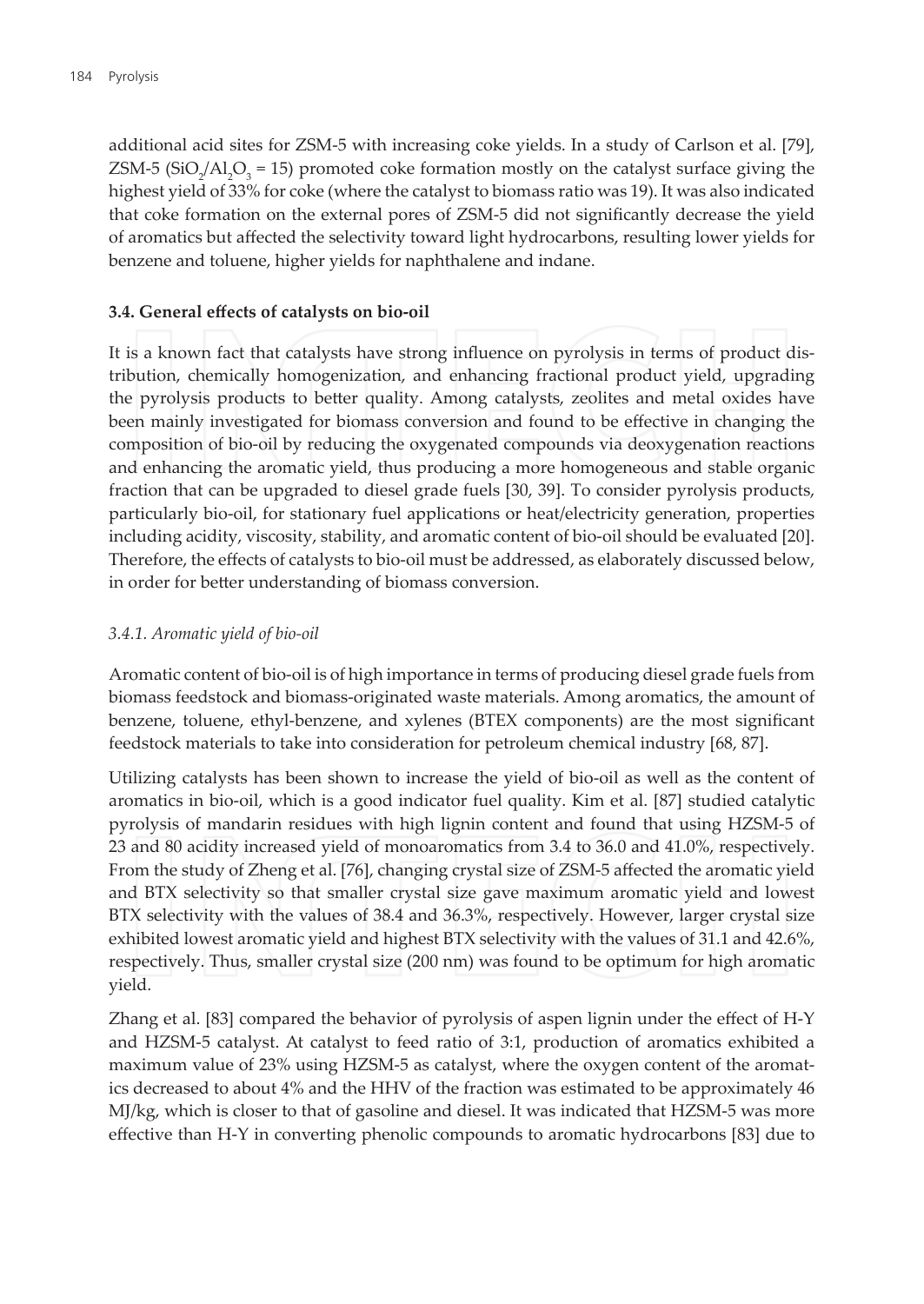its higher acidity and smaller pore size compared to HY [83]. Similarly, Pattiya et al. [75] studied ZSM-5 and two mesoporous materials including Al-MCM-41 and Al-MSU-F to investigate the fast pyrolysis of cassava rhizome. It was revealed that, of all the catalysts tested in the study, ZSM-5 gave the highest yield of aromatic hydrocarbons in order of toluene > benzene > 4,7-dimethylindane > p-ethyl-stryrene > 5-methylindane > xylenes.

Aside from zeolites, the effect of metal oxides toward aromatization has been studied by researchers [7, 49, 91, 92]. From the results of the study of Ateş and Işıkdağ [91], using alumina as catalyst on corncob pyrolysis exhibited a trend to promote the formation of 1,1,3,3-tetramethylindane, benzene, and 1-methyl-4-(penylmethyl) being most significant monoaromatic compounds. The formation of naphthalene, 1-(2-propenyl)-, a PAH compound, was found to be increased at moderate temperature using catalyst. Smets et al. [93] compared various catalysts including HZSM-5,  $\gamma$ -Al,O<sub> $\gamma$ </sub> and Na,CO<sub>3</sub>. Sodium carbonate was the most effective catalyst to increase the yield of aromatics following HZSM-5. Wang et al. [92] also conducted a comparative study for catalytic conversion of herb residues over alumina, ZSM-5 and Al-SBA-15, where alumina was found to give the highest bio-oil yield. Thus, the researchers of this study investigated the effect of alumina to the aromatic yield in terms of toluene, ethylbenzene, and  $p$ -xylene compounds and revealed that the percentage of aromatic fractions increased from 8.02 to 10.93%.

#### 3.4.2. Acidity of bio-oil

The acidity of bio-oil is due to volatile acids, mainly carboxylic acids, that is, formic acid and acetic acid [58]. Phenolic compounds also contribute the acidity of bio-oil [20]. Determination of acidity in bio-oil is performed either by measuring pH value or total acid number. pH value is an indicator for evaluating the corrosiveness of bio-oil, whereas total acid number is used as a quality indicator for bio-oil utilization in co-processing of petroleum-refining facilities, and it relates to the level of acidic components in the oil [58].

Studies have clearly shown that organic acids are reduced by catalysts [36], thereby, facilitating the utilization of bio-oil in fuel applications. The main question is to find the most suitable catalyst-biomass match, taking the process conditions into account for pyrolysis systems, in order to replace bio-oil with fossil fuel equivalents (such as diesel and gasoline).

Zabeti et al. [20] studied amorphous silica alumina modified with alkali or alkali earth metals such as Na, K, Cs, Mg, and Ca. It was concluded that among all the catalysts tested in the study, K/ASA was the most effective catalyst to reduce the carboxylic acids and carbonyl substituted-phenols content in bio-oil. Zhou et al. [17] investigated the effect of ZnO to physicochemical properties of rice husk bio-oil. pH value of catalytic bio-oil was recorded as 4.35, whereas noncatalytic bio-oil had 4.15 of pH value. Thus, this indicated the effect of ZnO catalyst toward reduction of acidic compounds in bio-oil. Abu Bakar and Titiloye [32] studied rice husk pyrolysis over various catalysts including ZSM-5, Al-MCM-41, Al-MSU-F, and (Brunei rice husk ash) BRHA. Catalysts have been shown to reduce the acid number from 55 mg/KOH to 39–47 mg/KOH, with ZSM-5and BRHA having the lowest value. Also, pH value of the catalytic rice husk bio-oil was recorded in the range of 2.7-3.0. Majority of acidic compounds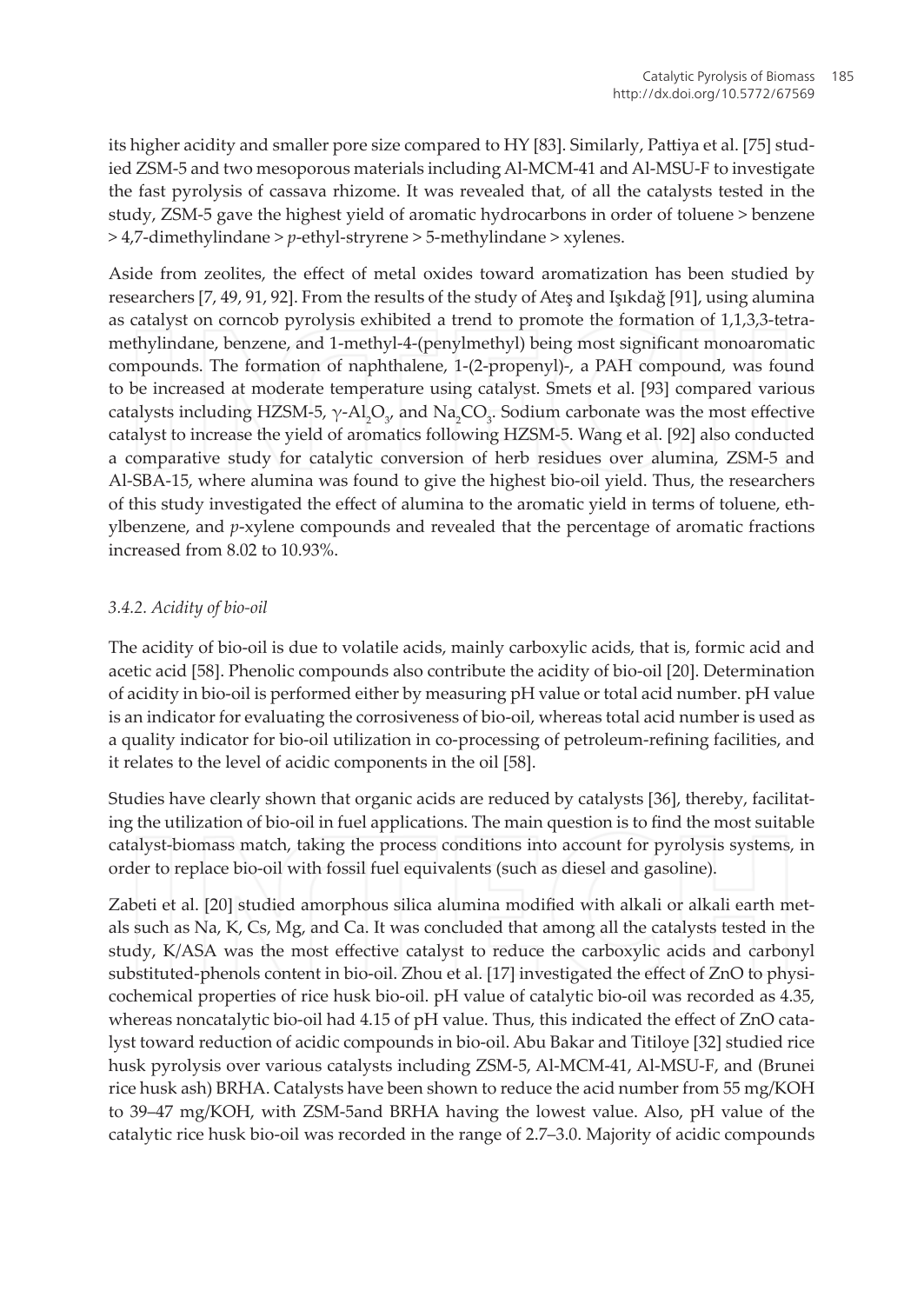were carboxylic acids, as acetic acid having the highest percentage. Mante and Agblevor [33] studied HZSM-5 as deoxygenating catalyst to convert hybrid poplar wood to biosyncrude oil. As indicated in the study, the pH value of light biosyncrude oil containing mainly aromatic hydrocarbons was increased from 2.60 to 4.05 due to HZSM-5.

#### 3.4.3. Viscosity of bio-oil

High viscosity of bio-oil, compared to conventional fuels, is one of the drawbacks for its utilization in fuel applications. Most importantly, in case of bio-oil using combustion engines, high viscosity increases the droplet size from the injector spray thereby affecting the ignition of droplets [94]. Therefore, decreasing viscosity of bio-oil to improve fuel properties is essential. Studies revealed that use of catalysts improved fuel properties of bio-oil by decreasing viscosity [53, 95].

Azargohar et al. conducted noncatalytic pyrolysis experiments for several biomass waste materials, and it was observed that the viscosity of bio-oil, ranging between 63 and 418 cP, was much more higher than that of crude petroleum oil  $(\sim 23 \text{ cP})$ , requiring a further upgrading process. It was also revealed that the reason of high viscosity was mainly due to lignin-derived hydrocarbons of large molecular weight [96]. However, in a study of Fan et al. on rape straw pyrolysis over nanocrystalline HZSM-5, the dynamic viscosity was reported to be 5.12 mm<sup>2</sup> s<sup>-1</sup> which was between the accepted limits for diesel fuel as indicated in the study [95]. Mante et al. investigated the hybrid poplar wood pyrolysis with the additive effect of Y-zeolite-based FCC catalyst to ZSM-5. FCC/ZSM-5 catalyst was found to be more effective than pure ZSM-5 in decreasing viscosity of bio-oil samples, indicating synergistic effect of hybrid catalyst, also suggesting that lower weight hydrocarbons was attributed to be formed by the presence of catalyst [53]. Mante and Agblevor [33] studied hybrid poplar wood pyrolysis with the addition of ZSM-5. They classified the liquid fraction of pyrolysis product as LBS (low biosyncrude) oil containing mainly aromatic hydrocarbons and HBS (high biosyncrude) oil which consists of mainly phenols, methyl-substituted phenols, naphthalenes, benzenediols, and naphtalenol. The viscosity of LBS oil, which was significantly lower than that of non-catalytic bio-oil (285 cSt), was reported to be 4.90 cSt. It was suggested that lower viscosity was attributed to the catalytic cracking of levoglucosan and depolymerization of lignin-derived products [33]. Shadangy and Mohanty conducted several studies using various biomass species over CaO, kaolin, and Al,O<sub>3</sub> [69, 97, 98]. Regardless of the biomass type, CaO was found to produce bio-oil of lower viscosity than that of noncatalytic bio-oil compared to other catalysts used for their studies. The viscosities of biooil obtained by using CaO were 0.019629 Pas [98] and 9.007 cP [69], indicating that utilizing catalyst favored a decrease in viscosity about 62 and 74.5%, respectively. Abu Bakar and Titiloye studied ZSM-5, Al-MCM-41, Al-MSU-F, and BRHA (Brunei rice husk ash) for the conversion of rice husk to bio-oil, and the viscosities of bio-oils were, as indicated, 1.55, 1.65, 1.49, and 1.57 cSt, respectively. All the catalysts used in the study decreased viscosity about 1.7-11.3% and slightly increased water content, which indicates that the catalysts favored dehydration reaction [32].

#### 3.4.4. Stability of bio-oil

Bio-oil is not as chemically or thermally stable as fossil fuels due to its high content of oxygenated compounds [94]. At temperatures above 40°C or during long-term storage situations, the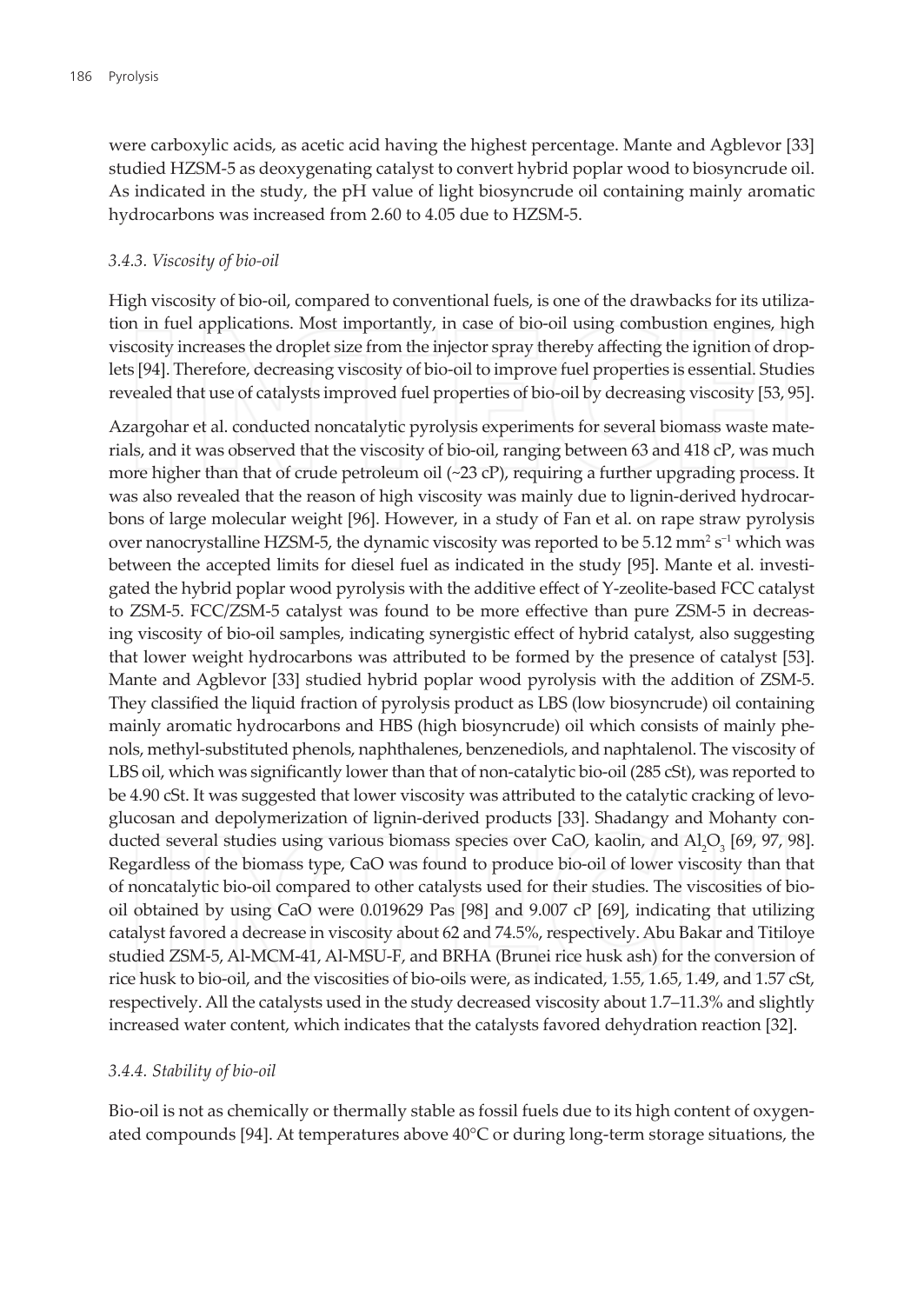viscosity of bio-oil is reported to increase due to chemical reactions between components such as ketones and aldehydes, leading to formation of compounds of heavy molecular weight [20]. Thus, it is expected that bio-oil with lower content of carbonyl groups would be more stable. Utilizing catalysts, in order to facilitate transportation and storage of bio-oil, leads to enhanced cracking reactions of heavy molecules as well as removal of oxygenated compounds, thus leading to production of bio-oil with high stability [99]. There is no standard method for determination of stability of bio-oil; however, several methods have been developed by researchers [100-102].

In a study of Zabeti et al., where Cs/ASA was found to be most effective catalyst to eliminate oxygenated compounds and increase aromatic yield compared all the catalysts tested in the study. The results of size exclusion chromatography (SEC) showed that bio-oil molecular weight shifted to higher weight regions after aging [20]. Mante and Agblevor conducted a stability test for the catalytic bio-oils (low and high biosyncrude oil) produced from hybrid poplar wood. The stability and aging tests were performed in a gravity oven at  $90^{\circ}$ C for 24 hours. Also, the viscosities of the bio-oil samples stored at  $40^{\circ}$ C for over 10 months were also measured, and the change in viscosity was found to be 5% for low biosyncrude oil and 27.9% for high bio syncrude oil. It was concluded that catalytic bio-oils were thermally stable and could be stored in room temperature for over 10 months without any significant increase in viscosity [33]. Nokkosmaki et al. studied pine sawdust pyrolysis with the addition of ZnO as catalyst. The stability test was performed at 80°C for 24 h and showed that viscosity was changed with the use of ZnO. The change in viscosity was 55%, which was significantly lower than that of noncatalytic bio-oil (129%) [34]. Duman et al. investigated the effect of methanol addition to the stability of bio-oil produced from safflower oil cake using FCC as catalyst. Addition of methanol reduced the viscosity. The viscosity was much lower at higher temperatures, thus indicating a more stable bio-oil. After aging test at 40°C for 168 h, the viscosity increased by 46.63 and 21.08% in case of raw bio-oil and methanol amended bio-oil, respectively [57].

## 4. Deactivation and regeneration of catalysts

Catalyst deactivation, the loss of catalytic activity and selectivity over time, is one of the major problems concerning industrial application of catalyst in pyrolysis process [25, 53].

The causes of deactivation are mainly due to chemical, mechanical, and thermal mechanisms of catalyst delay [103], but in this section only physical deactivation is addressed. Physical deactivation is done either by coke deposition on the catalyst pores or by covering active catalytic sites preventing pyrolysis vapors to enter through the pores for catalytic reactions such as aromatization, depolymerization, and isomerization [53, 103, 104]. As suggested by Forzatti and Lietti [104], catalyst deactivation reactions proceeding via carbonium ion intermediates involve series of chemical reactions, which vary by the variety of components of reaction mixture, catalyst type, reactions conditions.

Coke is deposited on catalyst pores, in the form of carbon oxides via oxidation. In case of deactivation, if irreversible, regeneration of catalysts under more severe conditions than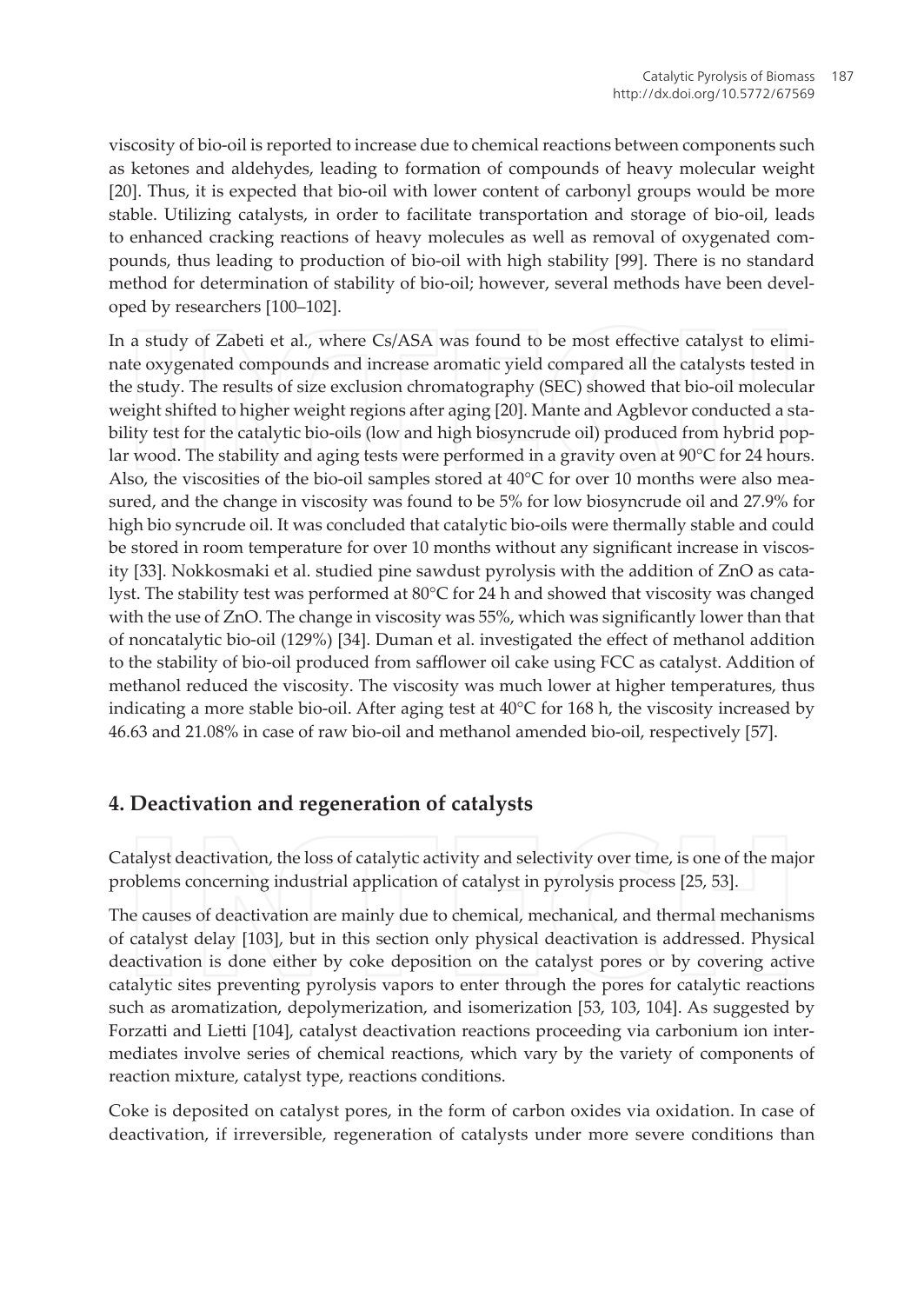that of main process is necessary to remove coke [105]. Mante et al. compared the catalytic activity of different zeolites in terms of coke deposition and reported that Y-zeolite was more prone to produce coke than ZSM-5 because of its faujasite structure, larger pore size, and acidity [53]. In a study of Lisa et al., ZSM-5 zeolite was regenerated via oxidation and after five regeneration cycles; no reduction in catalytic activity was recorded [25]. Nokkosmaki et al. [34] observed catalyst deactivation at 400°C. The catalyst affected the degradation of polysaccharides, so that between the first and the fifth pyrolysis cycles, the ratio of levoglucosan was raised from 1.0 to 2.0%. Zabeti et al. studied regeneration of  $Cs/ASA$  catalyst by calcinating under air atmosphere at  $600^{\circ}C$  for 5 h operation [20]. The regenerability of catalyst was evaluated measuring the BET surface area and bio-oil yield obtained after regeneration. It was reported that BET surface area of regenerated catalyst decreased by 10.6%, whereas bio-oil yield remained the same with 45.0 wt.%, suggesting that Cs/ASA catalyst is regenerable. Similar results were obtained by Aho et al. investigating the effect of regenerated catalyst to pyrolysis of biomass with H-Beta zeolite with Si/Al ratio of 25. After regeneration, surface area of catalysts decreased, though, the bio-oil yield increased [28].

## Author details

Sibel Başakçılardan Kabakcı\* and Şeyma Hacıbektaşoğlu

\*Address all correspondence to: sibel.kabakci@yalova.edu.tr

Energy Systems Engineering Department, Faculty of Engineering, Yalova University, Yalova, Turkey

## **References**

- [1] Thangalazhy-Gopakumar S., Adhikari S., Gupta R.B., Tu M., Taylor S. Production of hydrocarbon fuels from biomass using catalytic pyrolysis under helium and hydrogen environment. Bioresource Technology. 2011;102(12):6742-6749. DOI: 10.1016/j. biortech.2011.03.104
- [2] Chouchene A., Jeguirim M., Khiari B., Zagrouba F., Trouvé G. Thermal degradation of olive solid waste: influence of particle size and oxygen concentration. In: Klemeš J.J., Stehlík P., editors. Selected Papers from the 11th Conference Process Integration, Modelling and Optimisation for Energy Saving and Pollution Reduction; 24-28 August 2008; Prague, Czech Republic Oxford: Elsevier; 2010. pp. 271-288. DOI: 10.1016/j. resconrec.2009.04.010
- [3] Garcia-Maraver A., Salvachúa D., Martínez M.J., Diaz L.F., Zamorano M. Analysis of the relation between the cellulose, hemicellulose and lignin content and the thermal behavior of residual biomass from olive trees. Waste Management. 2013;33(11):2245-2249. DOI: 10.1016/j.wasman.2013.07.010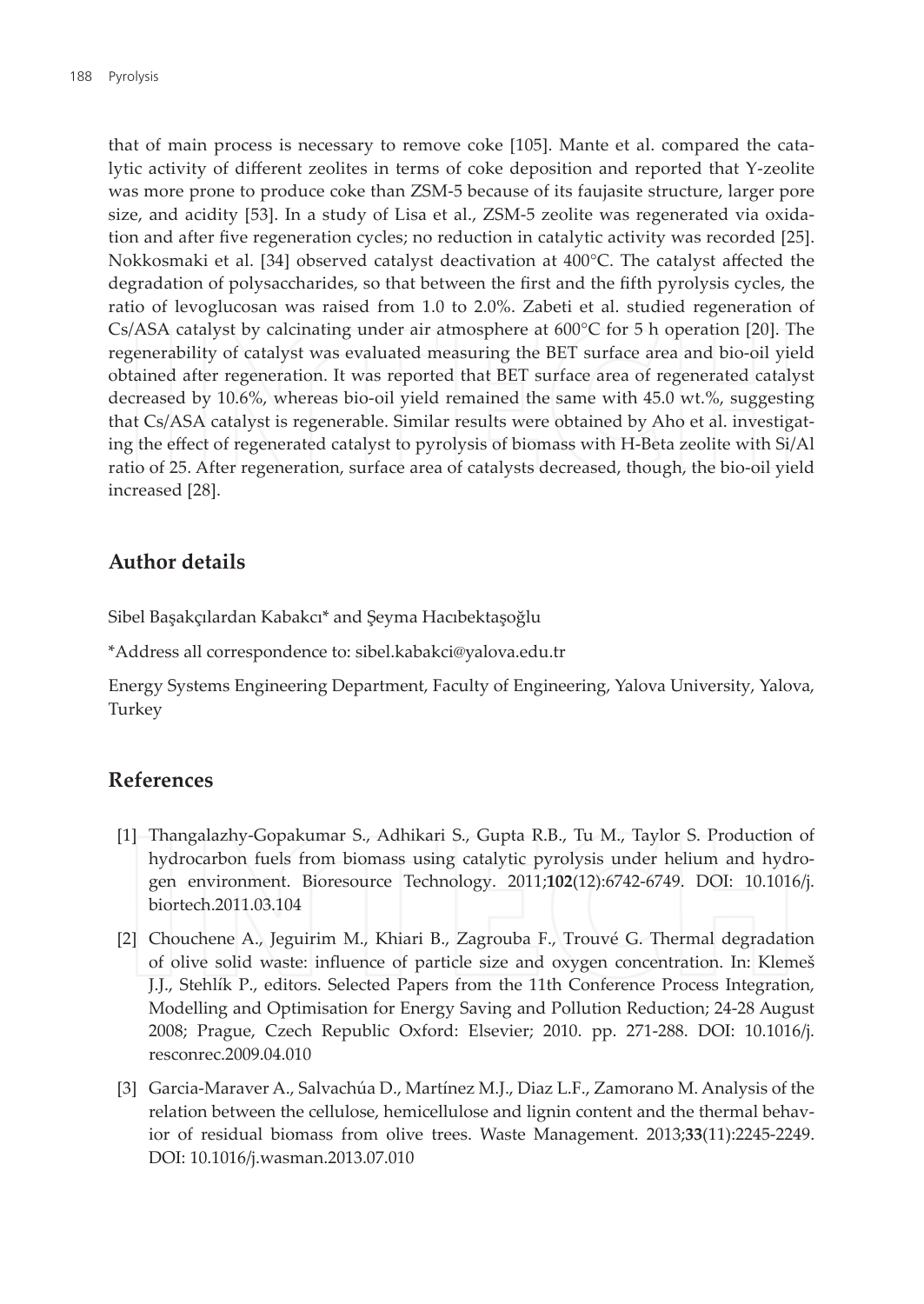- [4] Ounas A., Aboulkas A., El harfi K., Bacaoui A., Yaacoubi A. Pyrolysis of olive residue and sugar cane bagasse: non-isothermal thermogravimetric kinetic analysis. Bioresource Technology. 2011;102(24):11234-11238. DOI: 10.1016/j.biortech.2011.09.010
- [5] Encinar J.M., González J.F., Martínez G., González J.M. Two stages catalytic pyrolysis of olive oil waste. Fuel Processing Technology. 2008;89:1448-1455.. DOI: 10.1016/j. fuproc.2008.07.005
- [6] Seo D.K., Park S.S., Hwang J., Yu T.U. Study of the pyrolysis of biomass using thermogravimetric analysis (TGA) and concentration measurements of the evolved species. Journal of Analytical and Applied Pyrolysis. 2010;89(1):66-73. DOI: 10.1016/j. jaap.2010.05.008
- [7] Demiral I., Sensöz S. The effects of different catalysts on the pyrolysis of industrial wastes (olive and hazelnut bagasse). Bioresource Technology. 2008;99(17):8002-8007. DOI: 10.1016/j.biortech.2008.03.053
- [8] Balat M., Balat H., Balat M., Kırtay E. Main routes for the thermo-conversion of biomass into fuels and chemicals. Part 1: pyrolysis systems. Energy Conversion and Management. 2009;50(12):3147-3157. DOI: 10.1016/j.enconman.2009.08.014
- [9] García-Ibaňez P., Sánchez M., Cabanillas A. Thermogravimetric analysis of olive-oil residue in air atmosphere. Fuel Processing Technology. 2006;87(2):103-107. DOI: 10.1016/j. fuproc.2005.08.005
- [10] Jauhiainen J., Conesa J.A., Font R., Martín-Gullón I. Kinetics of the pyrolysis and combustion of olive oil solid waste. Journal of Analytical and Applied Pyrolysis. 2004;72(1):9-15. DOI: 10.1016/j.jaap.2004.01.003
- [11] Özveren U., Özdoğan Z.S. Investigation of the slow pyrolysis kinetics of olive oil pomace using thermo-gravimetric analysis coupled with mass spectrometry. Biomass and Bioenergy. 2013;58:168-179. DOI: 10.1016/j.biombioe.2013.08.011
- [12] Başakçılardan-Kabakcı S., Aydemir H. Pyrolysis of olive pomace and copyrolysis of olive pomace with refuse derived fuel. Environmental Progress & Sustainable Energy. 2014;33(2):649-656. DOI: 10.1002/ep.11827
- [13] Bulushev D.A., Ross J.R.H. Catalysis for conversion of biomass via pyrolysis and gasification: A review. Catalysis Today. 2011;171:1-13. DOI: 10.1016/j.cattod.2011.02.005
- [14] Bu Q., Lei H., Ren S., Wang L., Zhang Q., Tang J., Ruan R. . Production of phenols and biofuels by catalytic microwave pyrolysis of lignocellulosic biomass. Bioresource Technology. 2012;108:274-279. DOI: 10.1016/j.biortech.2011.12.125
- [15] Chattopadhyay J., Kim C., Kim R., Pak D. Thermogravimetric study on pyrolysis of biomass with Cu/Al,O<sub>3</sub> catalysts. Journal of Industrial and Engineering Chemistry. 2009;15(1):72-76. DOI: 10.1016/j.jiec.2008.08.022
- [16] Thangalazhy-Gopakumar S., Adhikari S., Gupta R.B. Catalytic pyrolysis of biomass over H+ZSM 5 under hydrogen pressure. Energy & Fuels. 2012;26(8):5300-5306. DOI: 10.1021/ ef3008213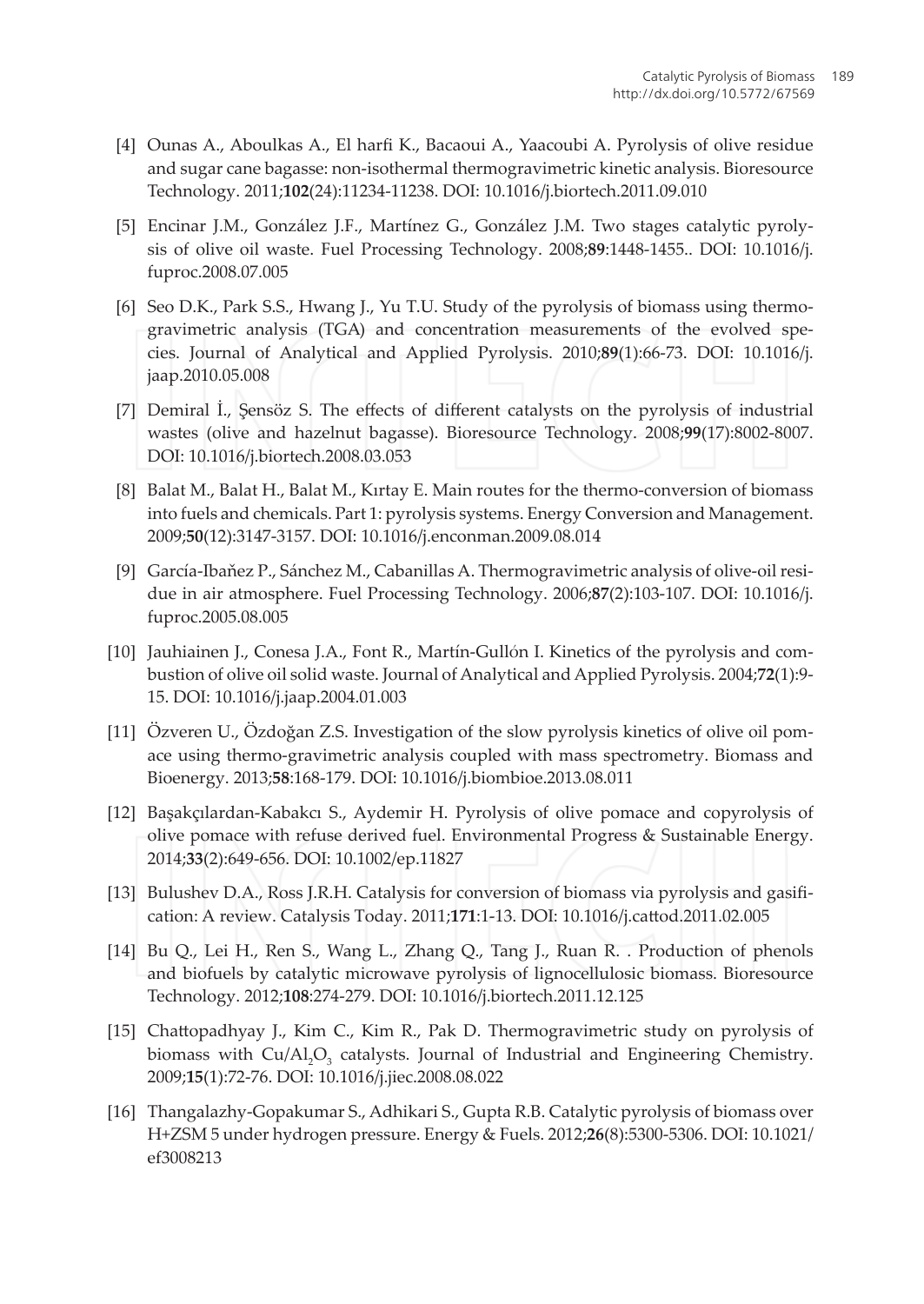- [17] Zhou L., Yang H., Wu H., Wang M., Cheng D. Catalytic pyrolysis of rice husk by mixing with zinc oxide: characterization of bio-oil and its rheological behavior. Fuel Processing Technology. 2013;106:385-391. DOI: 10.1016/j.fuproc.2012.09.003
- [18] Pütün E., Ates F., Pütün A.E. Catalytic pyrolysis of biomass in inert and steam atmospheres. Fuel. 2008;87(6):815-824. DOI: 10.1016/j.fuel.2007.05.042
- [19] Foster A.J., Jae J., Cheng Y.T., Huber G.W., Lobo R.F. Optimizing the aromatic yield and distribution from catalytic fast pyrolysis of biomass over ZSM-5. Applied Catalysis A: General. 2012;423-424:154-161. DOI: 10.1016/j.apcata.2012.02.030
- [20] Zabeti M., Nguyen T.S., Heeres H.J., Seshan K. In situ catalytic pyrolysis of lignocellulose using alkali-modified amorphous silica alumina. Bioresource Technology. 2012;118:374-381. DOI: 10.1016/j.biortech.2012.05.034
- [21] Mansur D., Yoshikawa T., Norinaga K., Hayashi J., Tago T., Masuda T. Production of ketones from pyroligneous acid of woody biomass pyrolysis over an iron-oxide catalyst. Fuel. 2013;103:130-134. DOI: 10.1016/j.fuel.2011.04.003
- [22] Yu Y., Li X., Su L., Zhang Y., Wang Y., Zhang H. The role of shape selectivity in catalytic fast pyrolysis of lignin with zeolite catalysts. Applied Catalysis A: General. 2012;447-448:115-123. DOI: 10.1016/j.apcata.2012.09.012
- [23] Mihalcik D.J., Mullen C.A., Boateng A.A. Screening acidic zeolites for catalytic fast pyrolysis of biomass and its components. Journal of Analytical and Applied Pyrolysis. 2011;92(1):224-232. DOI: 10.1016/j.jaap.2011.06.001
- [24] French R., Czernik S. Catalytic pyrolysis of biomass for biofuels production. Fuel Processing Technology. 2010;91(1):25-32. DOI: 10.1016/j.fuproc.2009.08.011
- [25] Iisa K., Stanton A.R., Czernik S.. Production of Hydrocarbon Fuels from Biomass by Catalytic Fast Pyrolysis. Golden, CO: National Renewable Energy Laboratory (NREL); 2012
- [26] Basu P. Pyrolysis and torrefaction. In: Biomass Gasification and Pyrolysis: Practical Design and Theory Burlington: Academic Press; 2010. pp. 65-96. DOI: 10.1016/ B978-0-12-374988-8.00003-9
- [27] Huang W., Gong F., Fan M., Zhai Q., Hong C., Li Q. Production of light olefins by catalytic conversion of lignocellulosic biomass with HZSM-5 zeolite impregnated with 6 wt.% lanthanum. Bioresource Technology. 2012;121:248-255. DOI: 10.1016/j.biortech.2012.05.141
- [28] Aho A., Kumar N., Eranen K., Salmi T., Hupa M., Murzin D.Y. Catalytic pyrolysis of biomass in a fluidized bed reactor: influence of acidity of H-Beta Zeolite. Process Safety and Environmental Protection. 2007;85(B5):473-480. DOI: 10.1205/psep07012
- [29] Yildiz G., Pronk M., Djokic M., van Geem K.M., Ronsse F., van Duren R., Prins W. Validation of a new set-up for continuous catalytic fast pyrolysis of biomass coupled with vapour phase upgrading. Journal of Analytical and Applied Pyrolysis. 2013;103:343-351. DOI: 10.1016/j.jaap.2013.02.001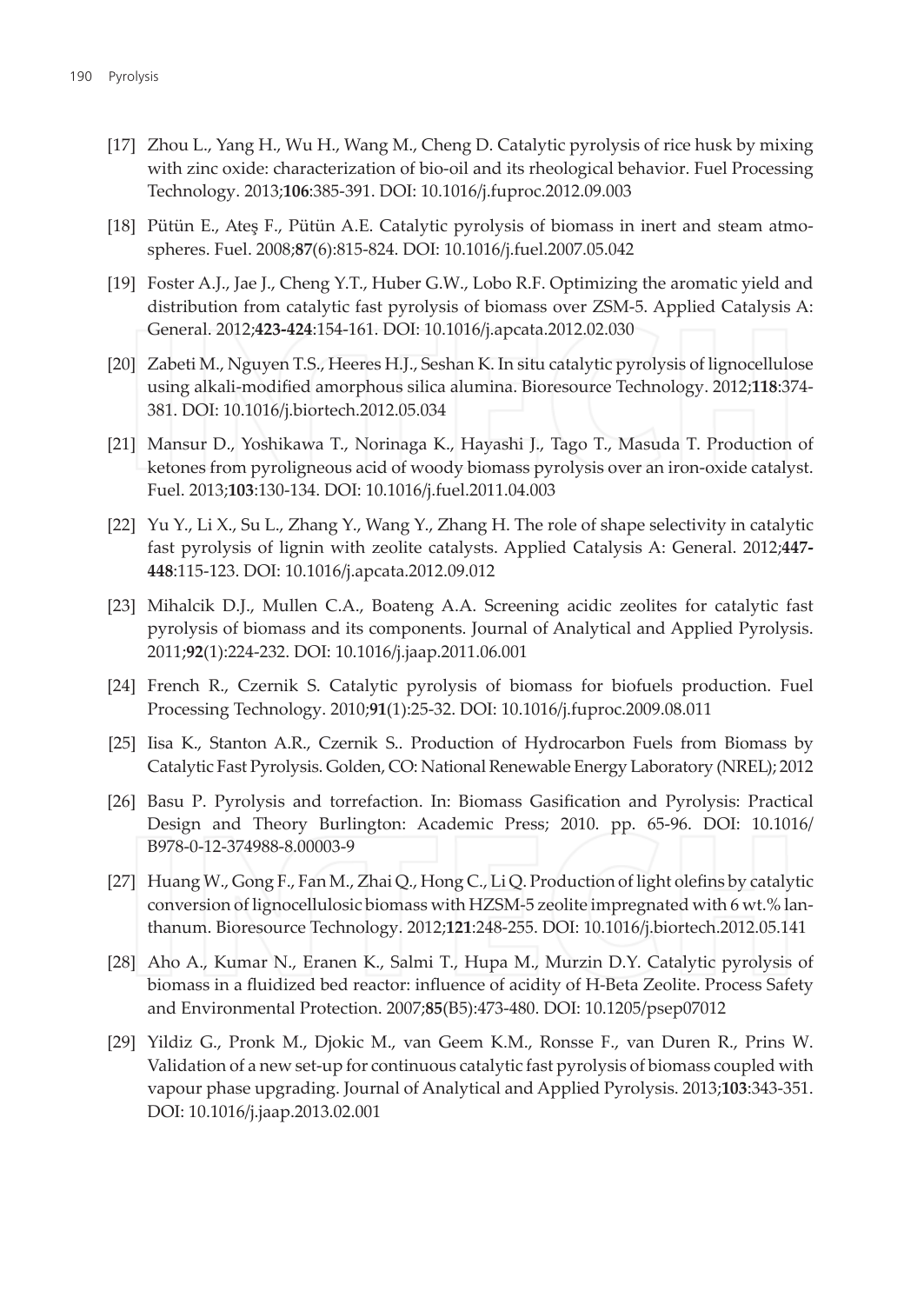- [30] Iliopoulou E.F., Antonakou E.V., Karakoulia S.A., Vasalos I.A., Lappas A.A., Triantafyllidis K.S. Catalytic conversion of biomass pyrolysis products by mesoporous materials: effect of steam stability and acidity of Al-MCM-41 catalysts. The Chemical Engineering Journal. 2007;134(1):51-57. DOI: 10.1016/j.cej.2007.03.066
- [31] Iliopoulou E.F., Stefanidis S.D., Kalogiannis K.G., Delimitis A., Lappas A.A., Triantafyllidis K.S. Catalytic upgrading of biomass pyrolysis vapors using transition metal-modified ZSM-5 zeolite. Applied Catalysis B: Environmental. 2012;127:281-290. DOI: 10.1016/j.apcatb.2012.08.030
- [32] Abu Bakar M.S., Titiloye J.O. Catalytic pyrolysis of rice husk for bio-oil production Journal of Analytical and Applied Pyrolysis. 2012;103:362-368. DOI: 10.1016/j.jaap.2012.09.005
- [33] Mante O.D., Agblevor F.A. Catalytic conversion of biomass to bio-syncrude oil. Biomass Conversion and Biorefinery. 2011;1:203-215. DOI: 10.1007/s13399-011-0020-4
- [34] Nokkosmaki M.I., Kuoppala E.T., Leppamaki E.A., Krause A.O.I. Catalytic conversion of biomass pyrolysis vapours with zinc oxide. Journal of Analytical and Applied Pyrolysis. 2000;55(1):119-131.
- [35] Aysu T., Küçük M.M. Biomass pyrolysis in a fixed-bed reactor: effects of pyrolysis parameters on product yields and characterization of products. Energy. 2014;64:1002-1025. DOI: 10.1016/j.energy.2013.11.053
- [36] Nguyen T.S., Zabeti M., Lefferts L., Brem G., Seshan K. Conversion of lignocellulosic biomass to green fuel oil over sodium based catalysts. Bioresource Technology. 2013;142:353-360. DOI: 10.1016/j.biortech.2013.05.023
- [37] Pütün E. Catalytic pyrolysis of biomass: effect of pyrolysis temperature, sweeping gas flow rate and MgO catalyst. Energy. 2010;35(7):2761-2766. DOI: 10.1016/i. energy.2010.02.024
- [38] Encinar J.M., Gonzalez J.F., Martinez G., Roman S. Catalytic pyrolysis of exhausted olive oil waste. Journal of Analytical and Applied Pyrolysis. 2009;85(1-2):197-203. DOI: 10.1016/j.jaap.2008.11.018
- [39] Uzun B.B., Sarıoğlu N. Rapid and catalytic pyrolysis of corn stalks. Fuel Processing Technology. 2009;90(5):705-716. DOI: 10.1016/j.fuproc.2009.01.012
- [40] Asadullah M., Zhang S., Li C.Z. Evaluation of structural features of chars from pyrolysis of biomass of different particle sizes. Fuel Processing Technology. 2010;91(8):877-881. DOI: 10.1016/j.fuproc.2009.08.008
- [41] Luo S., Yi C., Zhou Y. Bio-oil production by pyrolysis of biomass using hot blast furnace slag. Renewable Energy. 2013;50:373-377. DOI: 10.1016/j.renene.2012.07.008
- [42] Choi H.S., Choi Y.S., Park H.C. Fast pyrolysis characteristics of lignocellulosic biomass with varying reaction conditions. Renewable Energy. 2012;42:131-135. DOI: 10.1016/j. renene.2011.08.049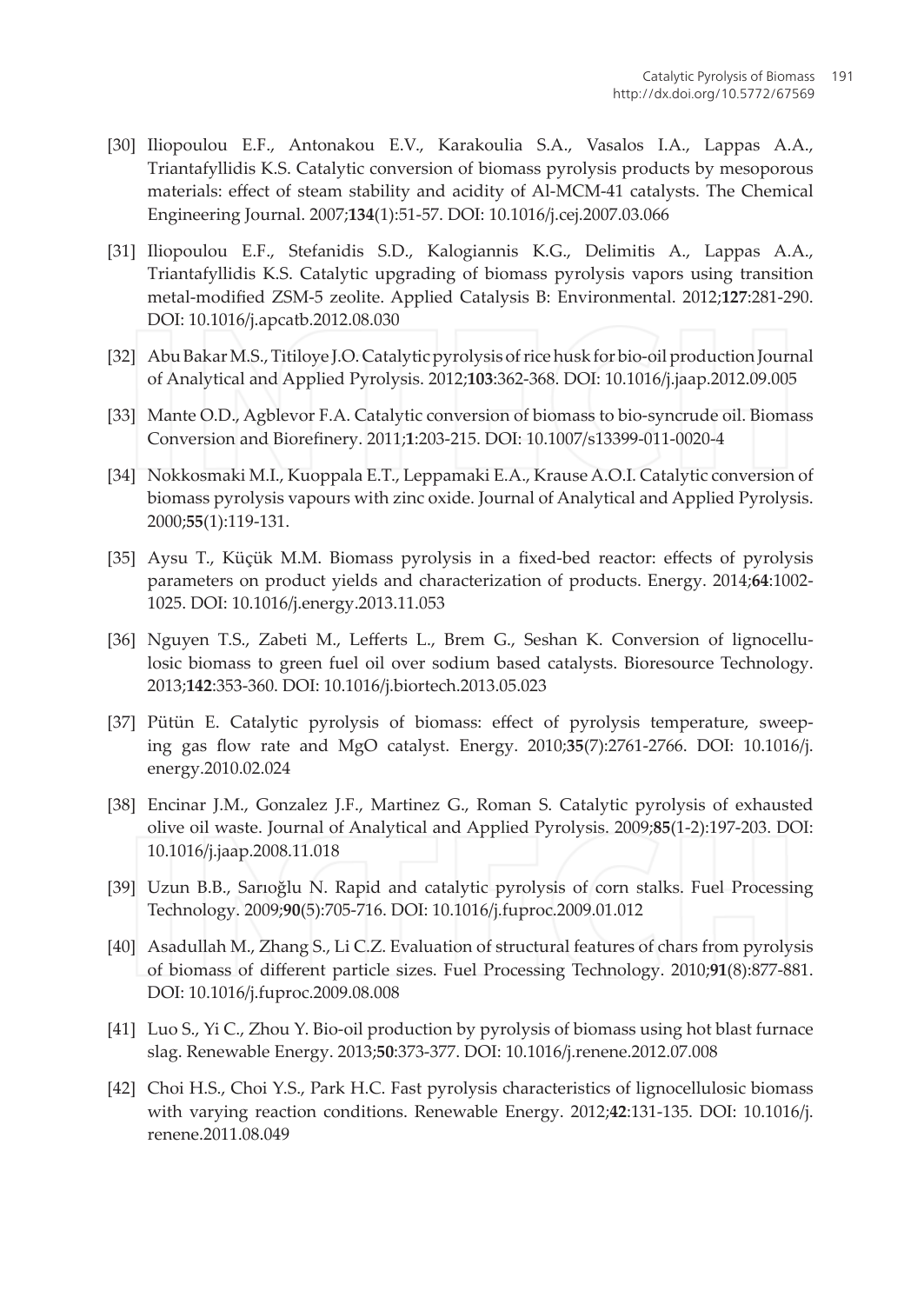- [43] Melligan F., Hayes M.H.B., Kwapinski W., Leahy J.J. Hydro-pyrolysis of biomass and online catalytic vapor upgrading with Ni-ZSM 5 and Ni-MCM-41. Energy & Fuels. 2012;26(10):6080-6090. DOI: 10.1021/ef301244h
- [44] Stefanidis S.D., Kalogiannis K.G., Iliopoulou E.F., Michailof C.M., Pilavachi P.A., Lappas A.A., A study of lignocellulosic biomass pyrolysis via the pyrolysis of cellulose, hemicellulose and lignin. Journal of Analytical and Applied Pyrolysis. 2014;105:143-150. DOI: 10.1016/j.jaap.2013.10.013
- [45] Haykiri-Acma H., Yaman S. Thermogravimetric investigation on the thermal reactivity of biomass during slow pyrolysis. International Journal of Green Energy. 2009;6(4):333-342. DOI: 10.1080/15435070903106959
- [46] Collard F.X., Blin J., Bensakhira A., Valette J. Influence of impregnated metal on the pyrolysis conversion of biomass constituents. Journal of Analytical and Applied Pyrolysis. 2012;95:213-226. DOI: 10.1016/j.jaap.2012.02.009
- [47] Stenseng M., Jensen A., Dam-Johansen K. Investigation of biomass pyrolysis by thermogravimetric analysis and differential scanning calorimetry. Journal of Analytical and Applied Pyrolysis. 2001;58-59:765-780.
- [48] Bertero M., de la Puente G., Sedran U. Fuels from bio-oil: bio-oil production from different residual sources, characterization and thermal conditioning. Fuel. 2012;95:263-271. DOI: 10.1016/j.fuel.2011.08.041
- [49] Zhang H., Xiao R., Jin B., Shen D., Chen R., Xiao G. Catalytic fast pyrolysis of straw biomass in an internally interconnected fluidized bed to produce aromatics and olefins: effect of different catalyst. Bioresource Technology. 2013;137:82-87. DOI: 10.1016/j. biortech.2013.03.031
- [50] Wang S., Guo X., Liang T., Zhou Y., Luo Z. Mechanism research on cellulose pyrolysis by Py-GC/MS and subsequent density functional theory studies. Bioresource Technology. 2012;104:722-728. DOI: 10.1016/j.biortech.2011.10.078
- [51] Bai X., Johnston P., Sadula S., Brown R.C. Role of levoglucosan physiochemistry in cellulose pyrolysis. Journal of Analytical and Applied Pyrolysis. 2013;99:58-65. DOI: 10.1016/j. jaap.2012.10.028
- [52] Xin S., Yang H., Chen Y., Wang X., Chen H. Assessment of pyrolysis polygeneration of biomass based on major components: product characterization and elucidation of degradation pathways. Fuel. 2013;113:266-273
- [53] Mante O.D., Agblevor F.A., Oyama S.T., McClung R. Catalytic pyrolysis with ZSM-5 based additive as co-catalyst to Y-zeolite in two reactor configurations. Fuel. 2014;117:649-659. DOI: 10.1016/j.fuel.2013.09.034
- [54] Bertero M., Gorostegui H.A., Orrabalis C.J., Guzmán C.A., Calandri E.L., Sedran U. Characterization of the liquid products in the pyrolysis of residual chañar and palm fruit biomasses. Fuel. 2014;116:409-414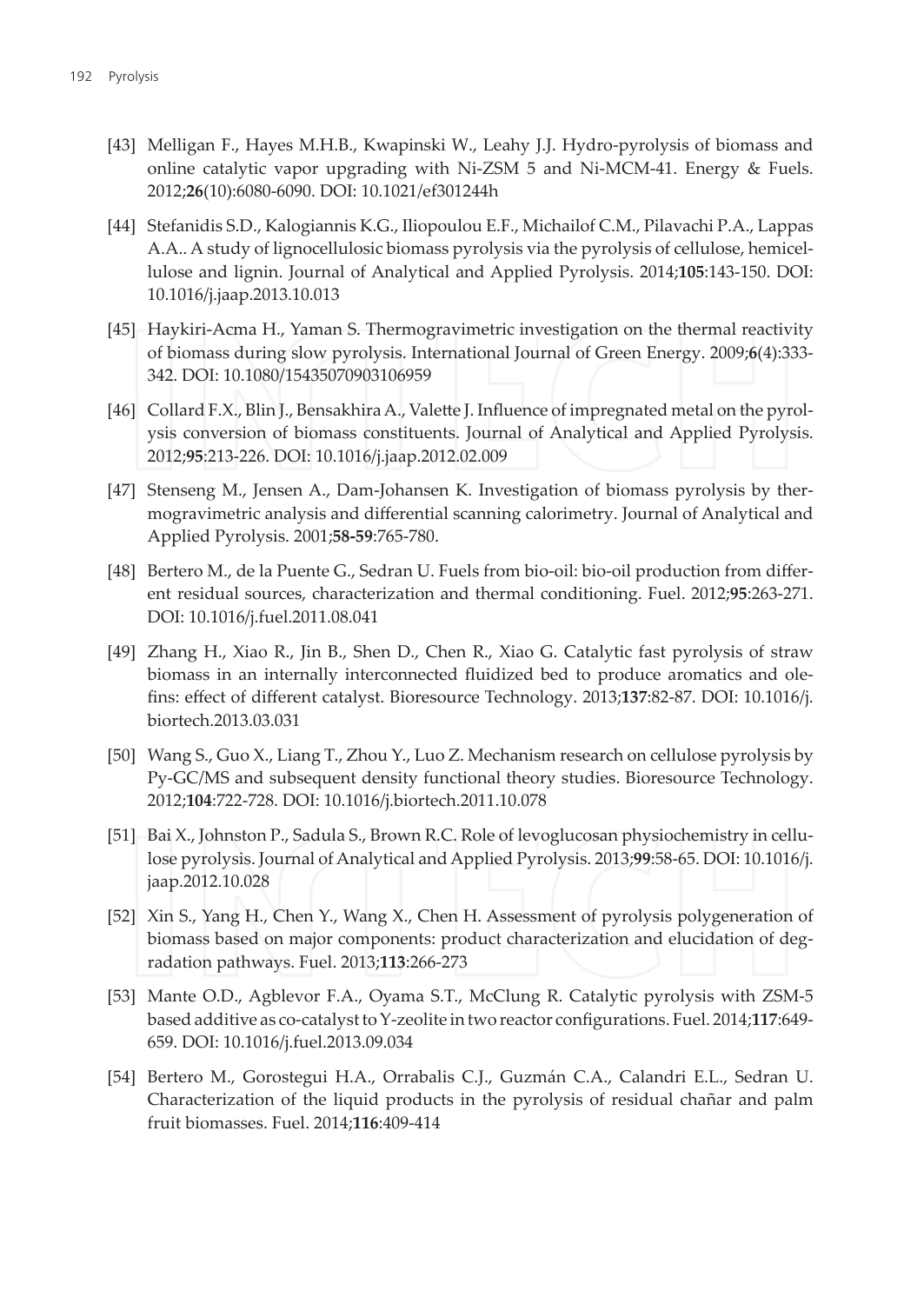- [55] Wang D., Xiao R., Zhang H., He G. Comparison of catalytic pyrolysis of biomass with MCM-41 and CaO catalysts by using TGA-FTIR analysis Journal of Analytical and Applied Pyrolysis. 2010;89(2):171-177. DOI: 10.1016/j.jaap.2010.07.008
- [56] Chen G. Catalytic application to biomass pyrolysis in a fixed bed reactor. Energy Sources. 2003;25(3):223-228. DOI: 10.1080/00908310390142271
- [57] Duman G., Pala M., Ucar S., Yanik J. Two-step pyrolysis of safflower oil cake. Journal of Analytical and Applied Pyrolysis. 2013;103:352-361. DOI: 10.1016/j.jaap.2012.11.023
- [58] Oasmaa A., Elliott D.C., Korhonen J. Acidity of biomass fast pyrolysis bio-oils. Energy Fuels. 2010;24:6548-6554. DOI: 10.1021/ef100935r
- [59] Van de Beld B., Holle E., Florjin J. The use of pyrolysis oil and pyrolysis oil derived fuels in diesel engines for CHP applications. Applied Energy. 2013;102:190-197. DOI: 10.1016/j.apenergy.2012.05.047
- [60] Chiaramonti D., Bonini M., Fratini E., Tondi G., Gartner K., Bridgwaterd A.V., et al Development of emulsions from biomass pyrolysis liquid and diesel and their use in engines-Part 1: emulsion production. Biomass and Bioenergy. 2003;25(1):85-99. DOI: 10.1016/S0961-9534(02)00183-6
- [61] Calabria R., Chiariello F., Massoli P. Combustion fundamentals of pyrolysis oil based fuels. Experimental Thermal and Fluid Science. 2007;31:413-420.
- [62] Yang S.I., Hsu T.C., Wu C.Y., Chen K.H., Hsu Y.L., Li Y.H. Application of biomass fast pyrolysis part II: the effects that bio-pyrolysis oil has on the performance of diesel engines. Energy. 2014;66:172-180. DOI: 10.1016/j.energy.2013.12.057
- [63] Chiaramonti D., Bonini M., Fratini E., Tondi G., Gartner K., Bridgwater A.V., et al Development of emulsions from biomass pyrolysis liquid and diesel and their use in engines-Part 2: tests in diesel engines. Biomass and Bioenergy. 2003;25(1):101-111. DOI: 10.1016/S0961-9534(02)00184-8
- [64] Pelaez-Samaniego M.R., Mesa-Pérez J., Cortez L.A.B., Rocha J.D., Sanchez C.G., Marín H. Use of blends of gasoline with biomass pyrolysis-oil derived fractions as fuels in an Otto engine. Energy for Sustainable Development. 2011;15(4):376-381. DOI: 10.1016/j. esd.2011.06.001
- [65] Oasmaa A., Peacocke C. Properties and Fuel Use of Biomass-Derived Fast Pyrolysis Liquids - A Guide Espoo: VTT Publications 731; 2010. 134 p.
- [66] Boucher M.E., Chaala A., Roy C. Bio-oils obtained by vacuum pyrolysis of softwood bark as a liquid fuel for gas turbines. Part I: properties of bio-oil and its blends with methanol and a pyrolytic aqueous phase. Biomass and Bioenergy. 2000;19:337-350.
- [67] Lopez Juste G., Salva Monfort J.J. Preliminary test on combustion of wood derived fast pyrolysis oils in a gas turbine combustor. Biomass and Bioenergy. 2000;19(2):119-128. DOI: 10.1016/S0961-9534(00)00023-4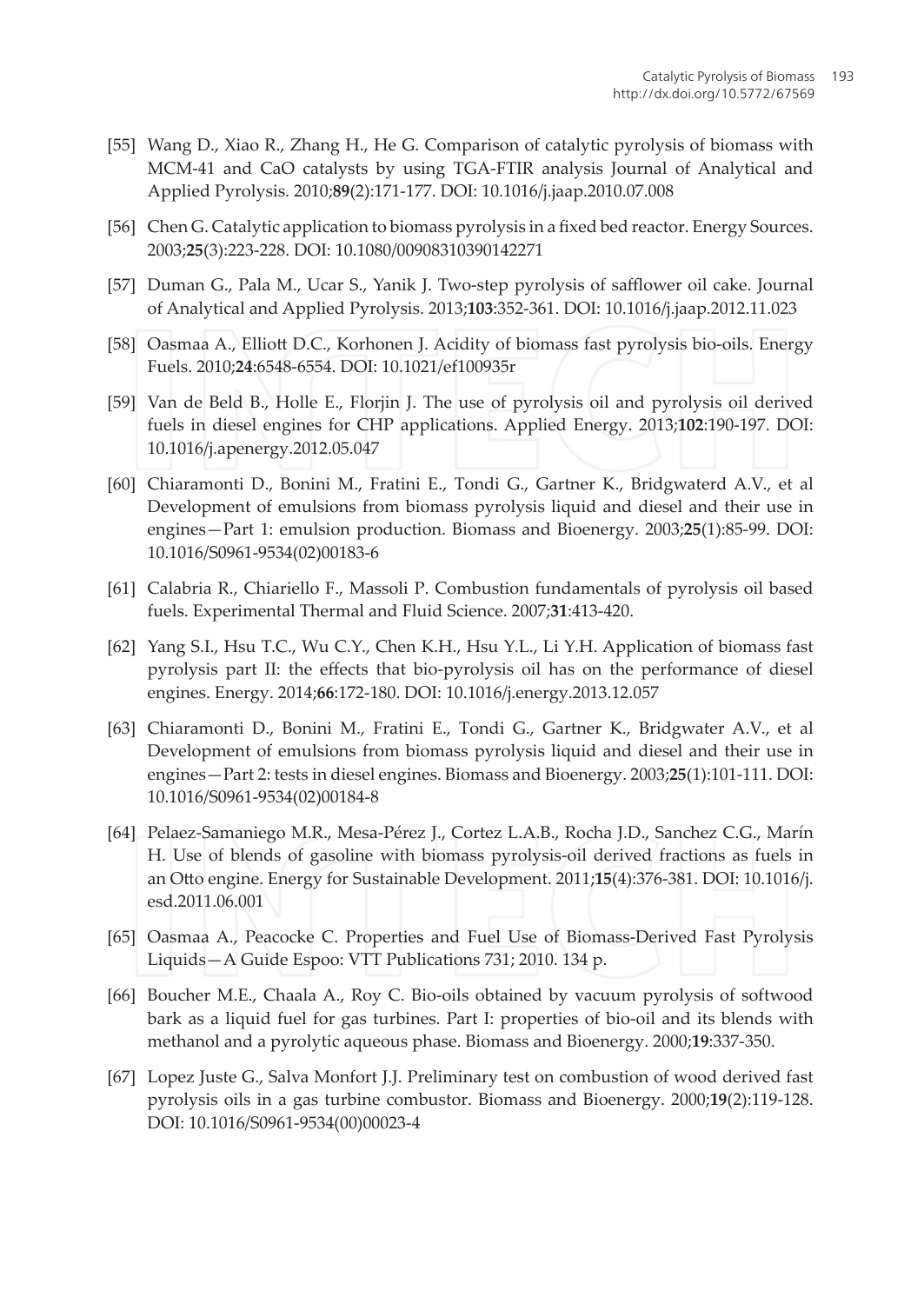- [68] Wang C., Hao Q., Lu D., Jia Q., Li G., Xu B. Production of light aromatic hyrdocarbons from biomass by catalytic pyrolysis. Chinese Journal of Catalysis. 2008;29(9):907-912. DOI: 10.1016/S1872-2067(08)60073-X
- [69] Shadangi K.P., Mohanty K. Production and characterization of pyrolytic oil by catalytic pyrolysis of Niger seed. Fuel. 2014;126:109-115. DOI: 10.1016/j.fuel.2014.02.035
- [70] Yorgun S., Şimşek Y.E. Catalytic pyrolysis of Miscanthus x giganteus over activated alumina. Bioresource Technology. 2008;99(1):8095-8100. DOI: 10.1016/j.biortech.2008.03.036
- [71] Flanigen E.M. Zeolites and molecular sieves: a historical perspective. In: van Bekkum H., Flanigen E.M., Jacobs P.A., Jansen J.C.. Introduction to Zeolite Science and Practice. 2nd ed. Amsterdam: Elsevier; 2001. pp. 11-12. DOI: 10.1016/S0167-2991(01)80243-3
- [72] Shen Y., Yoshikawa K. Recent progresses in catalytic tar elimination during biomass gasification or pyrolysis-a review. Renewable and Sustainable Energy Reviews. 2013;21:371-392. DOI: 10.1016/j.rser.2012.12.062
- [73] Jae J., Tompsett G.A., Foster A.J., Hammond K.D., Auerbach S.M., Lobo R.F., et al Investigation into the shape selectivity of zeolite catalysts for biomass conversion. Journal of Catalysis. 2011;297:257-268. DOI: 10.1016/j.cat.2011.01.019
- [74] McCusker L.B., Baerlocher C. Zeolite structures. In: Jacobs P.A., Flanigen E.M., Jansen J.C., van Bekkum H, editors. Introduction to Zeolite Science and Practice. 2nd ed. Amsterdam: Elsevier; 2001. pp. 38-40.
- [75] Pattiya A., Titiloye J.O., Bridgwater A.V. Fast pyrolysis of cassava rhizome in the presence of catalysts. Journal of Analytical and Applied Pyrolysis. 2008;81:72-79.
- [76] Zheng A., Zhao Z., Chang S., Huang Z., Wu H., Wang X., et al Effect of crystal size of ZSM-5 on the aromatic yield and selectivity from catalytic fast pyrolysis of biomass. Journal of Molecular Catalysis A: Chemical. 2014;383-384:23-30. DOI: 10.1016/j. molcata.2013.11.005
- [77] Payra P., Dutta P.K. Zeolites: a primer. In: Auerbach S.M., Carrado K.A., Dutta P.K., editors. Handbook of Zeolite Science and Technology New York: Marcel Dekker; 2003. pp. 1-21.
- [78] Shirazi L., Jamshidi E., Ghasemi M.R. The effect of Si/Al ratio of ZSM-5 zeolite on its morphology, acidity and crystal size. Crystal Research Technology. 2008;43(12):1300-1306. DOI: 10.1002/crat.200800149
- [79] Carlson T.R., Jae J., Lin Y.C., Tompsett G.A., Huber G.W. Catalytic fast pyrolysis of glucose with HZSM-5: the combined homogeneous and heterogeneous reactions. Journal of Catalysis. 2010;270(1):110-124. DOI: 10.1016/j.jcat.2009.12.013
- [80] Williams P.T., Horne P.A. The influence of catalyst type on the composition of upgraded biomass pyrolysis oils. Journal of Analytical and Applied Pyrolysis. 1995;31:39-61. DOI: 10.1016/0165-2370(94)00847-T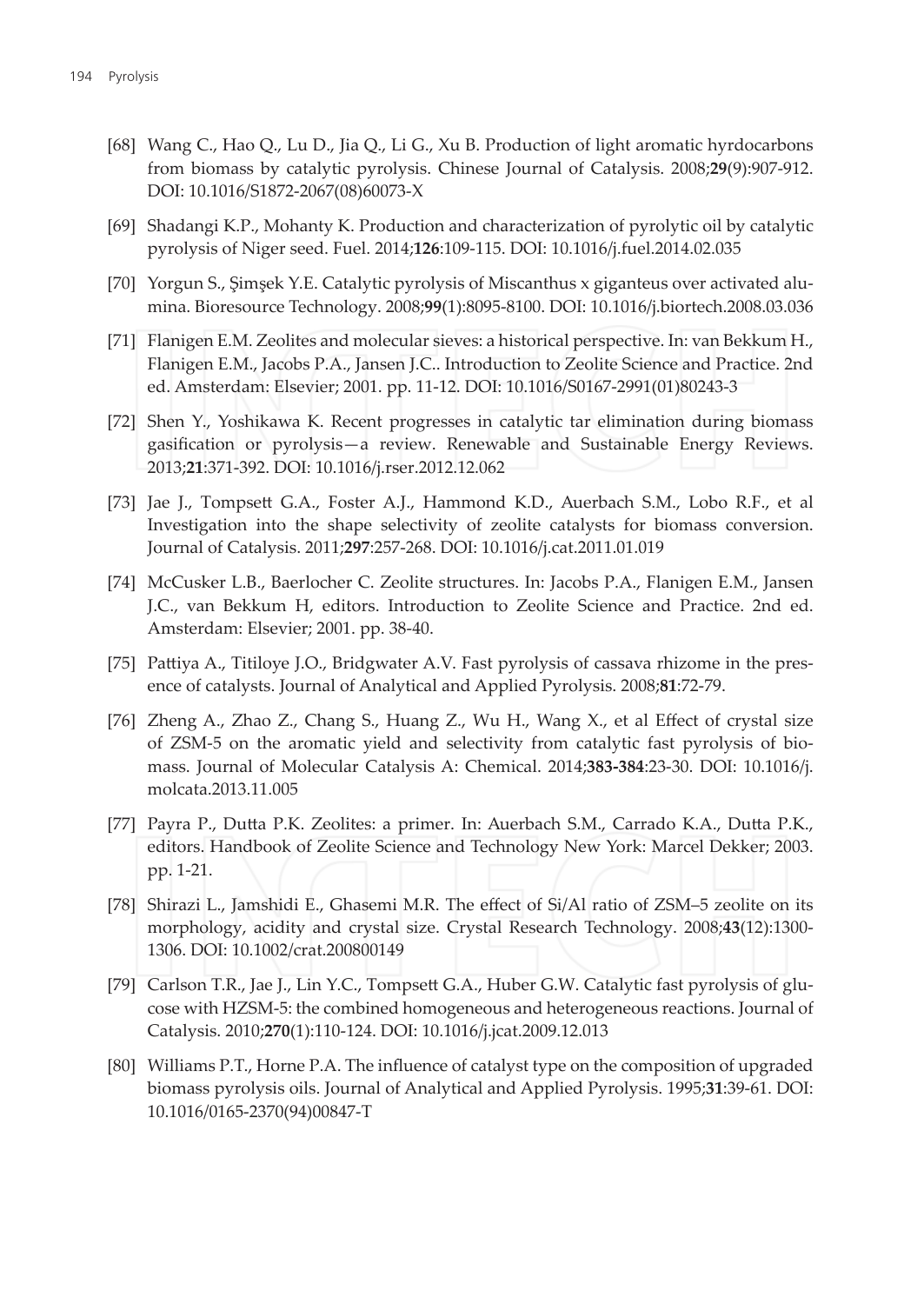- [81] Jae J., Coolman R., Mountziaris T.J., Huber G.W. Catalytic fast pyrolysis of lignocellulosic biomass in a process development unit with continual catalyst addition and removal. Chemical Engineering Science. 2014;108:33-46. DOI: 10.1016/j.ces.2013.12.023
- [82] Naqvi S.R., Uemura Y., Bt Yusup S. Catalytic pyrolysis of paddy husk in a drop type pyrolyzer for bio-oil production: the role of temperature and catalyst. Journal of Analytical and Applied Pyrolysis. 2014;104:57-62. DOI: 10.1016/j.jaap.2013.12.009
- [83] Zhang M., Resende F.L.P., Moutsoglou A. Catalytic fast pyrolysis of aspen lignin via Py-GC/MS. Fuel. 2014;116:358-369. DOI: 10.1016/j.fuel.2013.07.128
- [84] Murata K., Liu Y., Inaba M., Takahara I. Catalytic fast pyrolysis of jatropha wastes. Journal of Analytical and Applied Pyrolysis. 2012;94:75-82. DOI: 10.1016/j.jaap.2011.11.008
- [85] Weitkamp J., Ernst S., Puppe L. Shape-selective catalysis in zeolites. In: Weitkamp J., Puppe L., editors. Catalysis and Zeolites: Fundamentals and Applications Berlin: Springer-Verlag; 1999. pp. 327-370.
- [86] Fogassy G., Thegarid N., Schuurman Y., Mirodatosa C. From biomass to bio-gasoline by FCC co-processing: effect of feed composition and catalyst structure on product quality. Energy & Environmental Science. 2011;4(12):5068-5076. DOI: 10.1039/C1EE02012A
- [87] Kim J.W., Park S.H., Jinho J., Jeon J.K., Ko C.H., Jeong K.E., et al Catalytic pyrolysis of mandarin residue from the mandarin juice processing industry. Bioresource Technology. 2013;136:431-436. DOI: 10.1016/j.biortech.2013.03.062
- [88] van Santen R.A. Theory of Bronsted acidity in zeolites. In: Jansen J.C., Stöcker M., Karge H.G., Weitkamp J, editors. Advanced Zeolite Science and Applications, Studies in Surface Science and Catalysis Amsterdam: Elsevier Science; 1994. pp. 273-294.
- [89] Kerssens M.M., Sprung C., Whiting G.T., Weckhuysen B.M. Selective staining of zeolite acidity: recent progress and future perspectives on fluorescence microscopy. Microporous and Mesoporous Materials. 2014;189:136-143. DOI: 10.1016/j.micromeso.2013.10.015
- [90] Laredo G.C., Quintana-Solórzano R., Castillo J.J., Armendáriz-Herrera H., Garcia-Gutier J.L. Benzene reduction in gasoline by alkylation with propylene over MCM-22 zeolite with a different Brønsted/Lewis acidity ratios. Applied Catalysis A: General. 2013;454:37-45. DOI: 10.1016/j.apcata.2013.01.001
- [91] Ates F., Isıkdağ M.A. Influence of temperature and alumina catalyst on pyrolysis of corncob. Fuel. 2009;88(10):1991-1997. DOI: 10.1016/j.fuel.2009.03.008
- [92] Wang P., Zhan S., Yu H., Xue X., Hong N. The effects of temperature and catalysts on the pyrolysis of industrial wastes(herb residue). Bioresource Technology. 2010;101(9):3236-3241. DOI: 10.1016/j.biortech.2009.12.082
- [93] Smets K., Roukaerts A., Czech J., Reggers G., Schreurs S., Carleer R., et al Slow catalytic pyrolysis of rapeseed cake: product yield and characterization of the pyrolysis liquid. Biomass and Bioenergy. 2013;57:180-190. DOI: 10.1016/j.biombioe.2013.07.001